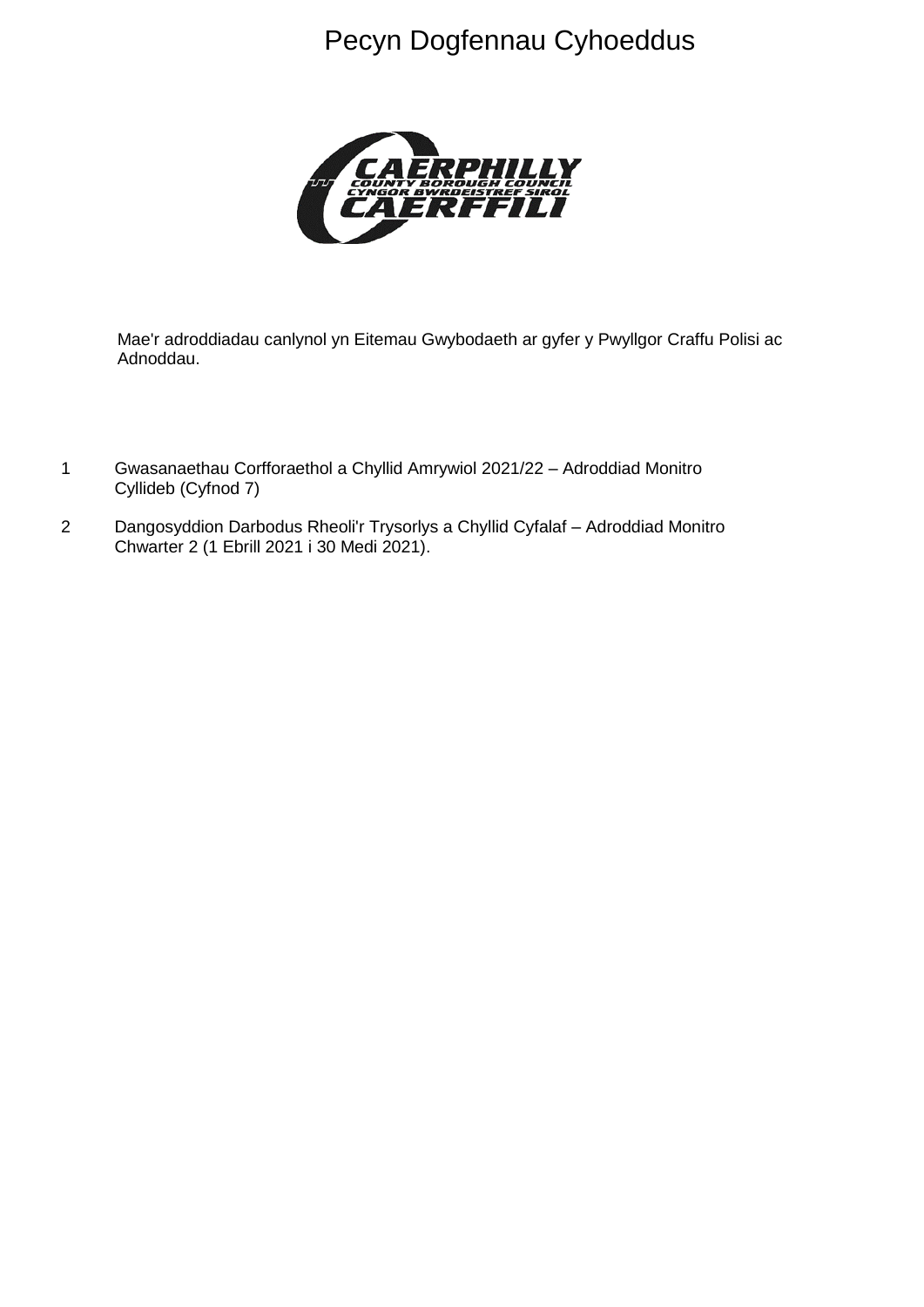

# **POLICY AND RESOURCES SCRUTINY COMMITTEE – INFORMATION ITEM**

### **SUBJECT: CORPORATE SERVICES AND MISCELLANEOUS FINANCE 2021/22 BUDGET MONITORING REPORT (PERIOD 7)**

### **REPORT BY: DIRECTOR OF EDUCATION AND CORPORATE SERVICES**

#### **1. PURPOSE OF REPORT**

1.1 To inform members of projected revenue expenditure for the Directorate of Corporate Services and Miscellaneous Finance for the 2021/22 financial year.

#### **2. SUMMARY**

2.1 The report projects the anticipated final outturn for the Directorate of Corporate Services and Miscellaneous Finance based upon expenditure and income trends for the first seven months of the financial year. EITEM AF YF Agend<br>
EES SCRUTINY COMMITTEE –<br>
SAND MISCELLANEOUS FINANCE 2021/22<br>
SAND MISCELLANEOUS FINANCE 2021/22<br>
REPORT (PERIOD 7)<br>
TION AND CORPORATE SERVICES<br>
ue expenditure for the Directorate of Corporate<br>
ue expen

#### **3. RECOMMENDATIONS**

3.1 Members are requested to note the contents of the report.

#### **4. REASONS FOR THE RECOMMENDATIONS**

4.1 To ensure that Members are informed of the projected financial position for the Directorate of Corporate Services and Miscellaneous Finance.

#### **5. THE REPORT**

#### **5.1 Corporate Services**

- 5.1.1 The Directorate of Corporate Services is currently forecasting an underspend of £917k for the 2021/22 financial year, full details of which are provided in Appendix 1.
- 5.1.2 Members are advised that the projected outturn for Education & Lifelong Learning is a net underspend of £973k, consequently overall the projected outturn position for Education and Corporate Services is an underspend of £1,890k.
- 5.1.3 There is an anticipated net underspend on Chief Executive and Director of Education & Corporate Services of £4k after the use of agreed reserves to fund the leadership programme.
- 5.1.4 The anticipated net underspend of £201k in Corporate Finance relates in the main to in-year vacancies, some of which are in the process of being filled, additional one-off grant income, together with the use of reserves to fund an apprentice post and a Finance Officer (Cashless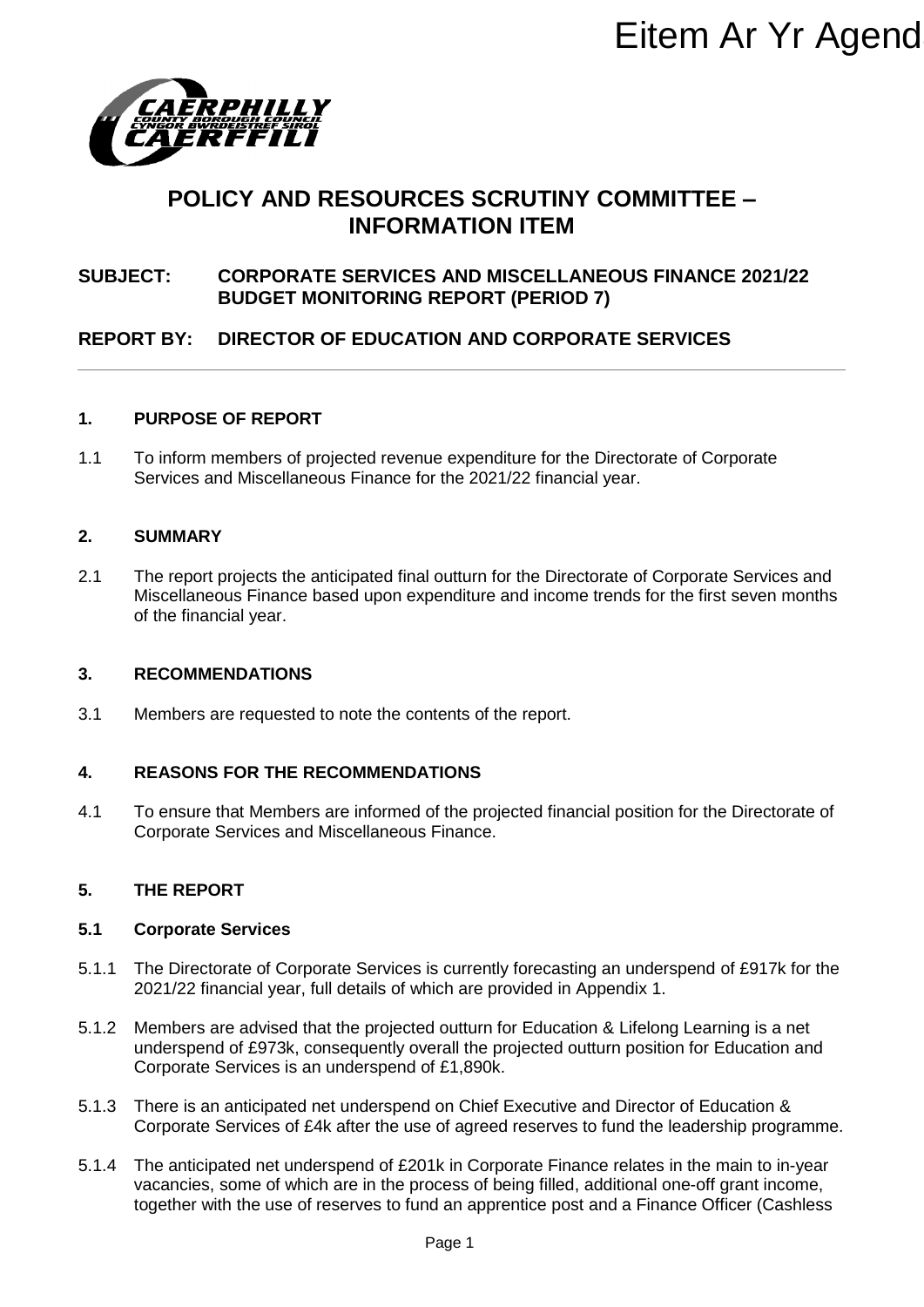Catering). It has been agreed via a delegated decision that £52k is earmarked to establish a reserve for PCI Data Security Standard work, this has been factored into the net underspend position.

- 5.1.5 There is an anticipated net underspend of £372k in Digital Services, after taking into account the agreed used of reserves. The underspends will be monitored during the year and may reduce depending on agreed project work. The underspends consist of: -
	- A projected underspend of £49k for IT Services which is due in the main to delays in filling vacancies offset by the estimated costs of additional leased Telephone lines, external consultants, agency staff and a reduction in income.
	- A projected net underspend of £150k on Procurement which relates in the main to delays in filling vacant posts.
	- An underspend of £173k for Customer First. This is due in the main to vacant posts still to be filled due to secondments to the Track and Trace programme.
- 5.1.6 Legal & Governance is projecting a net underspend of £43k after allowing for the following to be ring-fenced and transferred to earmarked reserves: -
	- Projected underspend on Members related expenditure of £97k. This is due in the main to underspends on Members' Allowances and associated budgets which is partly offset by increased costs on Members' superannuation costs.
	- Projected underspend of £48k on Electoral Services. The Electoral Services underspends in non-election years are ring-fenced to fund overspends in election years.
- 5.1.7 The net underspend of £43k for Legal & Governance is due in the main to reduced income levels offset by staff not reaching the top of their pay scales, some temporary reduced hours and savings associated with working from home. These income levels will be monitored closely during the year. The net underspend is after taking into account the agreed use of reserves for an additional Committee Services Officer.
- 5.1.8 There is a projected net underspend of £148k for People Services mainly consisting of:
	- Human Resources projected net underspend of £86k due in the main to staff being on maternity leave and some temporary reductions in working hours, partially offset by reduced income levels. The net underspend is after taking account of the agreed use of reserves.
	- Health & Safety underspend of £137k due in the main to salary savings arising from delays in recruitment after taking account of the agreed use of reserves for an SLA Support Officer. The underspend is partially offset by reduced internal training income due to Covid-19. There are also small forecast savings on vehicle hire.
	- Occupational Health underspend of £35k due in the main to salary savings due to delays in recruitment
	- The Communications Unit is projecting a net overspend of £80k, due in the main to reduced levels of internal income arising from Covid-19. Income levels will be closely monitored in year. It is anticipated the lost internal income in this budget has resulted in savings in other service division's printing budgets.
	- CMT Support overspend of £31k due to the addition of a new "Support Officer".
- 5.1.9 There is an anticipated £112k net underspend in Business Improvement Services after taking account of the following: -
	- Management Projected net underspend of £109k due to a vacant Head of Service post, which is partially offset by additional temporary costs for an existing Head of Service to cover duties.
	- Projected net underspend of £9k in the Policy Team due to delays in filing a vacant post.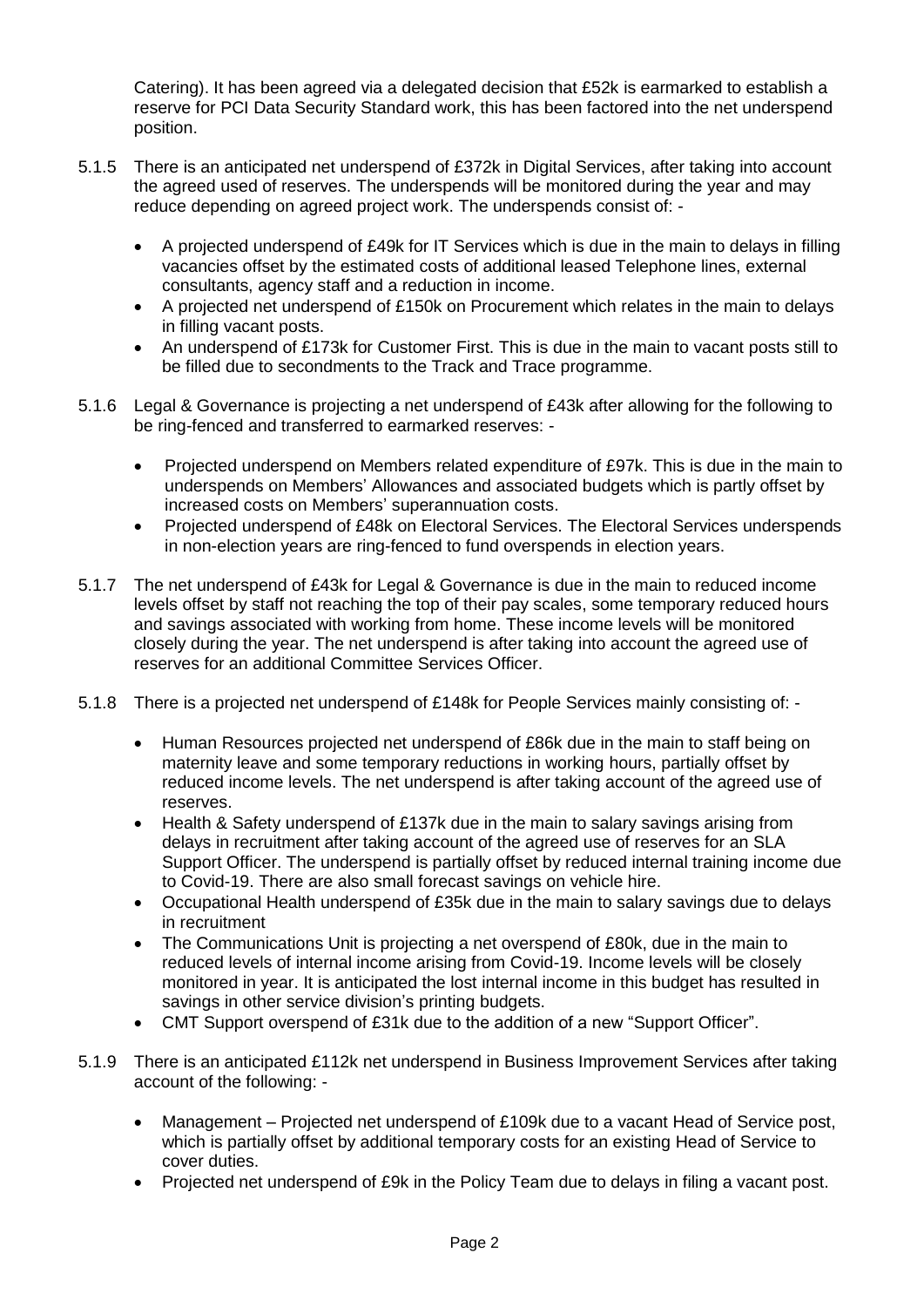- Projected underspend of £23k in the Equalities and Welsh Language Team due in the main to some staff not reaching the top of pay scales in the current year.
- Projected small overspend of £5k in the Performance Management Unit.
- Projected net overspend of £5k in the Transformation Team after taking account of the agreed transfer of reserves.
- It has been agreed to establish an Earmarked Reserve for a 1 year Fixed Term Welsh Translator of £20k. The reserve is to cover the remaining months of the fixed term post in 2022-23.
- 5.1.10 Although Property Services sits within the Economy & Environment Directorate, budget monitoring has traditionally been considered by the Policy and Resources Scrutiny Committee. For Property Services there is a net projected overspend of £34k, consisting of the following: -
	- Management £32k underspend in the main due to staff on temporary reduced hours offset by the estimated appointment of a new post starting in February 2022.
	- Energy £7k underspend, due to a temporary reduction in hours of a member of staff.
	- Estates £15k underspend due mainly to staff vacancies/reduced hours offset by a reduction in the anticipated level of fee income. The income levels will be monitored closely in-year.
	- Non Operational Properties £8k underspend mainly due to reduced utility costs being incurred.
	- Corporate Facilities a net £57k overspend mainly due to increased electricity costs for Ty Penallta to comply with the Covid-19 guidance, offset by savings in salaries due to some temporary reductions in hours. The net overspend is after the agreed use of reserves of £80k for Ty Penallta Café.
	- Maintenance Projected £32k underspend due in the main to delays in filling vacant posts and increased fee income.
	- Building Consultancy Projected £72k overspend due in the main to reduced fee income arising from the pausing of the Trinity Fields extension project. The creation of a new Project Manager post is partially offset by delays in filling existing posts.
- 5.1.11 There is a projected underspend of £69k on Housing Services (excluding HRA) which consists of the following: -
	- General Fund Housing is expected to show a £99k underspend at this stage, although there are some offsetting over and underspends contributing to this position. This service area includes a statutory duty for Temporary Accommodation which is demand led and difficult to predict, but trends show an annual increase in the need for this service evidenced by the increase in B&B accommodation over the past few years and in particular placements made during the pandemic. There has been a government embargo on evictions, which ended in June 2021, which has therefore restricted the normal flow of homeless activity, but activity for Covid related placements still remains high. Welsh Government have also extended the requirement for landlords to serve notice on tenants to 6 months. We therefore anticipate referrals requiring emergency housing to increase.
	- The demand for B&B placements as a result of Covid-19 has been significant with on average 70 cases per month, together with accompanying security costs for the relevant establishments. Welsh Government have funded these costs (net of any housing benefits) from the Covid Hardship Grant and have confirmed this funding will remain in place for the remainder of this financial year. However, once this funding has ceased, the funding commitment will fall on the General Fund. In the long term, however, Welsh Government has set out an ambitious Programme for Government with the aim of making our community a better place to live and work, which will be achieved in part, by reforming homelessness services to focus on prevention and rapid rehousing, which should in theory eradicate the need for B&B placements. Emergency Accommodation will still be required but on a smaller scale and officers are currently undertaking a review to determine what this provision will look like for CCBC in the longer term. In the meantime, the Council is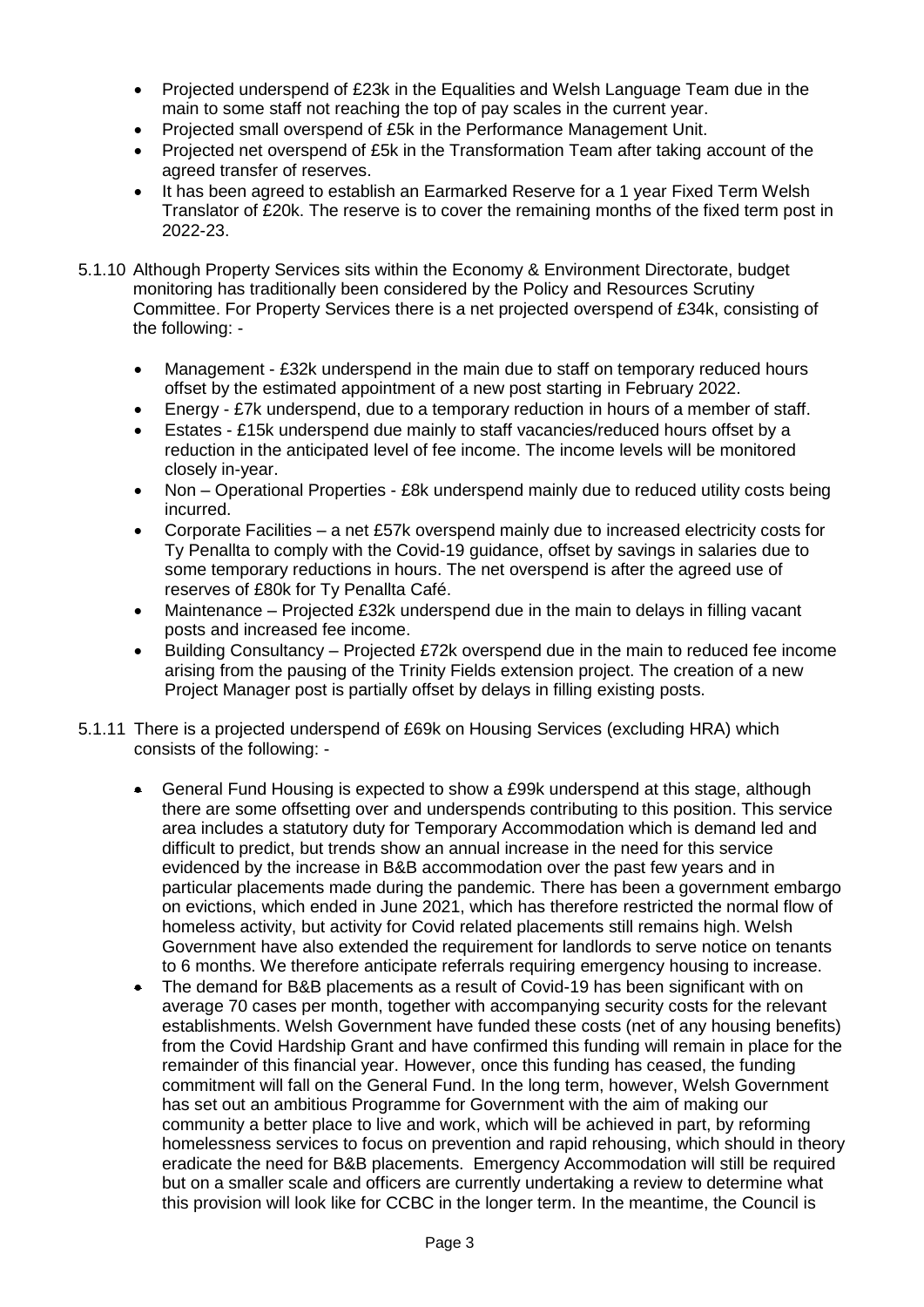looking to maximise its Caerphilly Keys Private Rented Sector project and recently launched its own website whilst running a heightened media campaign in December in an attempt to attract more landlords to the project, so that the Housing Solutions Team can maximise move on within that sector.

- Supporting People have also confirmed additional funding in year for the Homeless Prevention Officers which has contributed to the underspend.
- Private Sector Housing is expected to show a £30k overspend at this stage. In previous reports there was concern regarding the under recovery of the Agency Income Fee which has historically been generated from the private housing capital programme. This budget relies on its fee income to be able to fund the service. Unfortunately, due to the Covid-19 restrictions, officers were unable to progress with any works (other than emergencies), and as such have not been able to receive any significant fee income. The reduced activity during the pandemic has created a backlog of work which officers are now trying to manage.
- Welsh Government have offered up a lost income financial assistance grant as a consequence of Covid-19, and claims made for the lost agency fee were fully successful last financial year. The budget therefore now assumes the reduction in lost income will be fully recovered this financial year via the lost income claim. This should ensure the budget remains in a manageable position for this financial year, but officers are reviewing the budget for long term sustainability.
- The projected overspend at this stage can be met from working balances.

#### **5.2 Miscellaneous Finance**

- 5.2.1 There is an overall projected underspend of £936k in Miscellaneous Finance.
- 5.2.2 There is a projected net underspend of £526k on Capital Financing budgets which is due to the following: -
	- £827k underspend on Debt Charges due to delays in borrowing requirements.
	- Investment income being £301k less than the budgeted level due to the timing of new medium to long term investments due to Covid-19.
- 5.2.3 There is a projected overspend of £65k on the Trade Union budget. We are currently still in discussions with Trade Union colleagues to review and update our Facilities Agreement to ensure that equitable support arrangements are in place.
- 5.2.4 The Counsel Fees budget is projected to be breakeven at present, but this is a volatile budget that will be monitored closely in year.
- 5.2.5 The remaining projected overspends in Miscellaneous Finance consist of the following:
	- £16k on the Class 1A NI savings, this is due in the main to a reduced take-up of the Tusker GASS car scheme.
	- £47k on Bank Charges due to the increased costs of processing "faster payments" and increased transaction fees due to the move to "cashless payments".
- 5.2.6 The remaining projected underspends for Miscellaneous Finance consists of the following:
	- Subscriptions £7k
	- Carbon Management Scheme £247k (scheme ended in 2019-20).
	- £12k Community Schemes budget due to the cancellation of events.
	- £272k due to delays in recruitment to Head of Service posts.

#### **6. ASSUMPTIONS**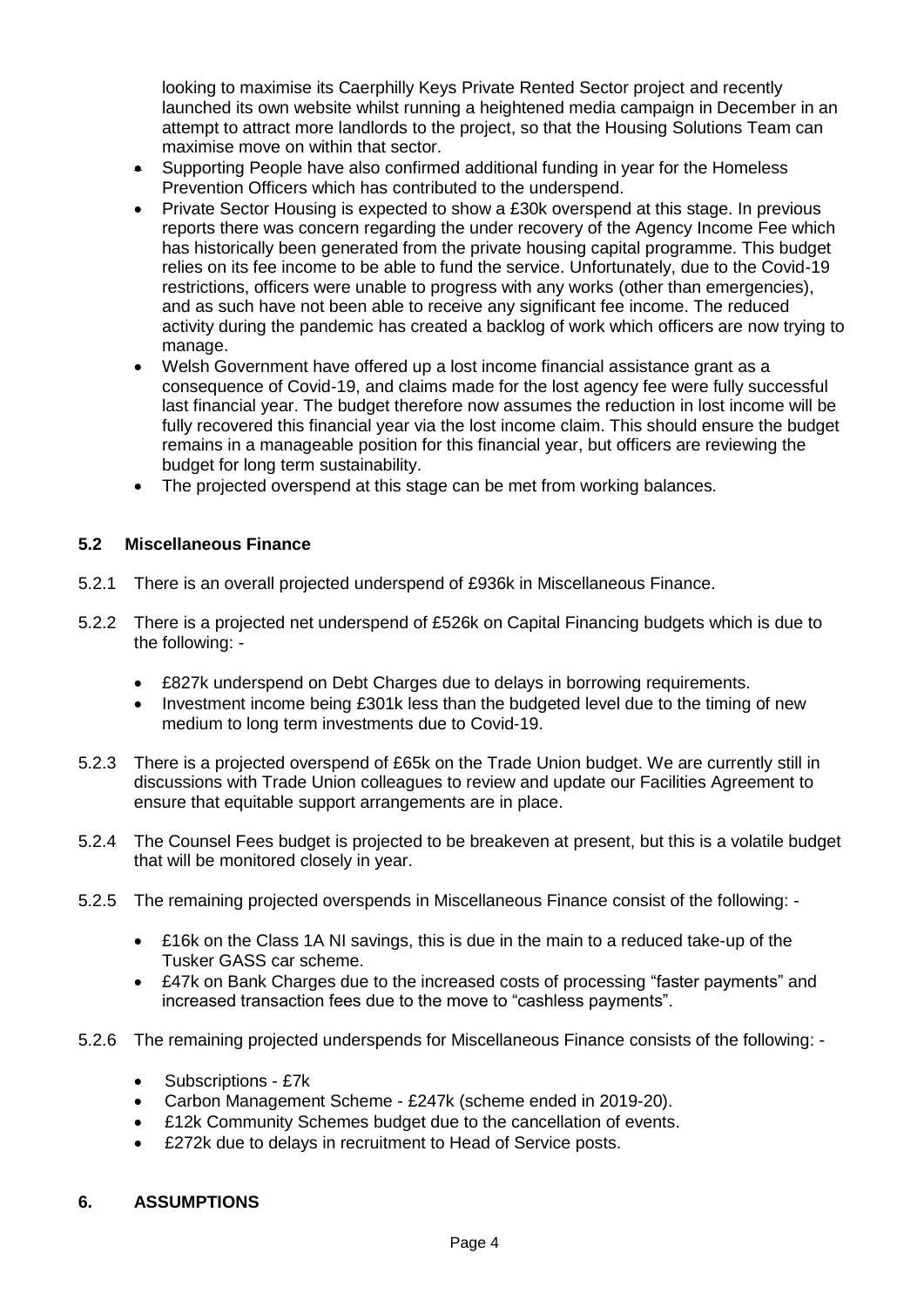- 6.1 The projected outturn position is based on actual income and expenditure details to the end of October 2021.
- 6.2 Forecasts have been made following discussions with Managers based on current information available.

#### **7. SUMMARY OF INTEGRATED IMPACT ASSESSMENT**

7.1 This report is for information only so an IIA is not required.

#### **8. FINANCIAL IMPLICATIONS**

8.1 As detailed throughout the report.

#### **9. PERSONNEL IMPLICATIONS**

9.1 There are no direct personnel implications arising from this report.

#### **10. CONSULTATIONS**

10.1 There are no consultation responses that have not been reflected in this report.

#### **11. STATUTORY POWER.**

- 11.1 Local Government Acts 1972 and 2003 and the Council's Financial Regulations.
- Author: D. Roberts, Interim Finance Manager (Corporate & Communities). [roberda@caerphilly.gov.uk](mailto:roberda@caerphilly.gov.uk) Tel: 01443 863342

- Consultees: R. Edmunds, Corporate Director for Education & Corporate Services S. Harris, Head of Financial Services & S151 Officer
	- R. Tranter, Head of Legal Services
	- L. Donovan, Head of People Services
	- L. Lucas, Head of Customer & Digital Services
	- C. Harrhy, Chief Executive
	- L. Allen, Principal Accountant, Housing
	- N. Taylor-Williams, Head of Housing
	- D. Street, Corporate Director Social Services
	- M.S. Williams, Corporate Director for Economy & Environment
	- M. Williams, Interim Head of Property
	- S. Richards, Head of Education Planning and Strategy
	- A. Southcombe, Finance Manager, Corporate Services
	- J. Southcombe, Finance Manager, Education & Lifelong Learning & Schools
	- Cllr E. Stenner, Cabinet Member for Performance, Economy & Enterprise
	- Cllr C. Gordon, Cabinet Member for Corporate Services
	- Cllr S. Cook, Cabinet Member for Social Care and Housing
	- Cllr J. Pritchard, Deputy Leader & Cabinet Member for Infrastructure & Property
	- Cllr G. Kirby, Chair of P&R Scrutiny
	- Cllr B. Miles, Vice Chair of P&R Scrutiny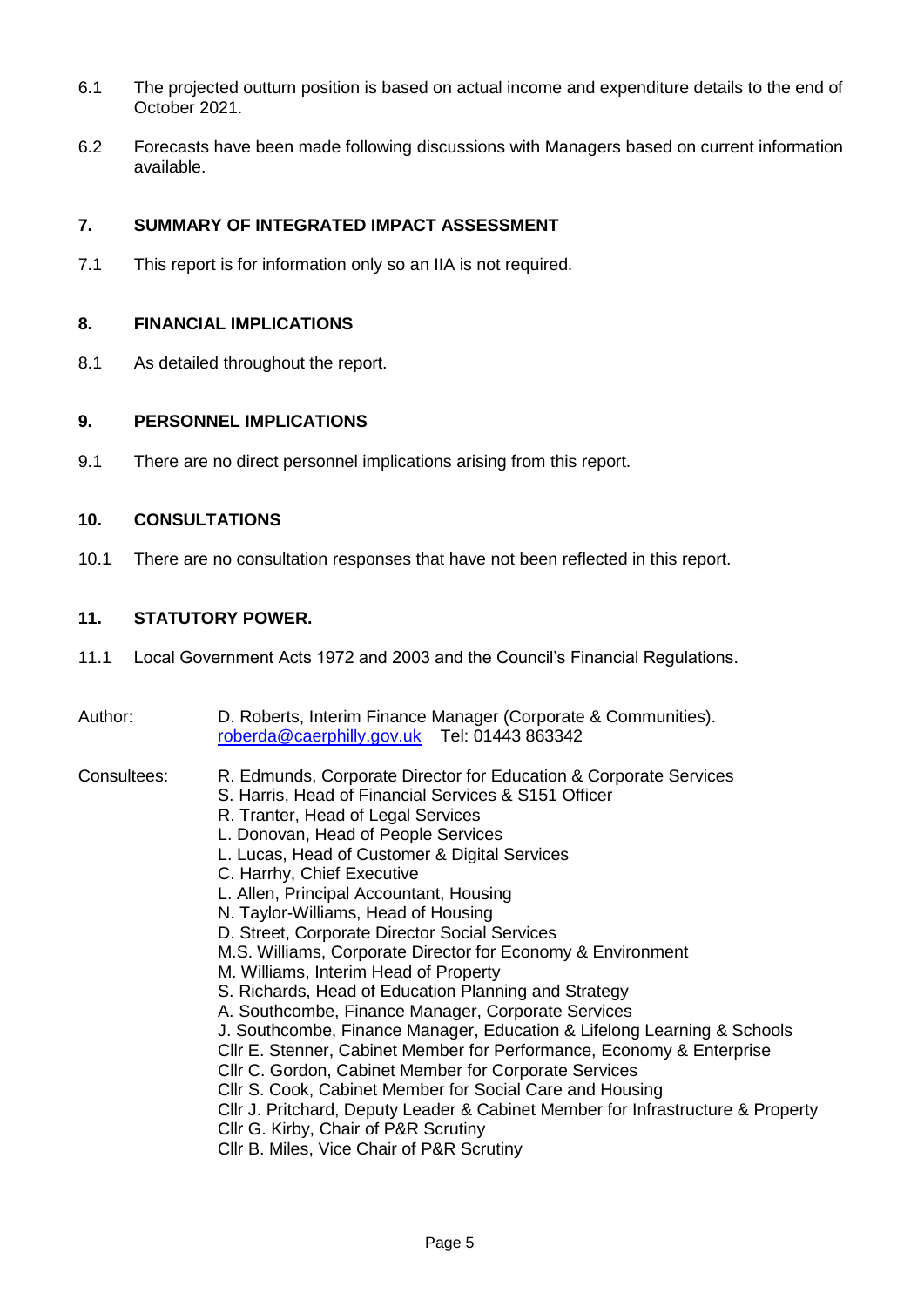Appendices:

Appendix 1 Corporate Services & Miscellaneous Finance 2021/22 Budget Monitoring Report (Period 7).

Background Papers:

Council (24/02/21) – Budget Proposals for 2021/22 and Medium-Term Financial Outlook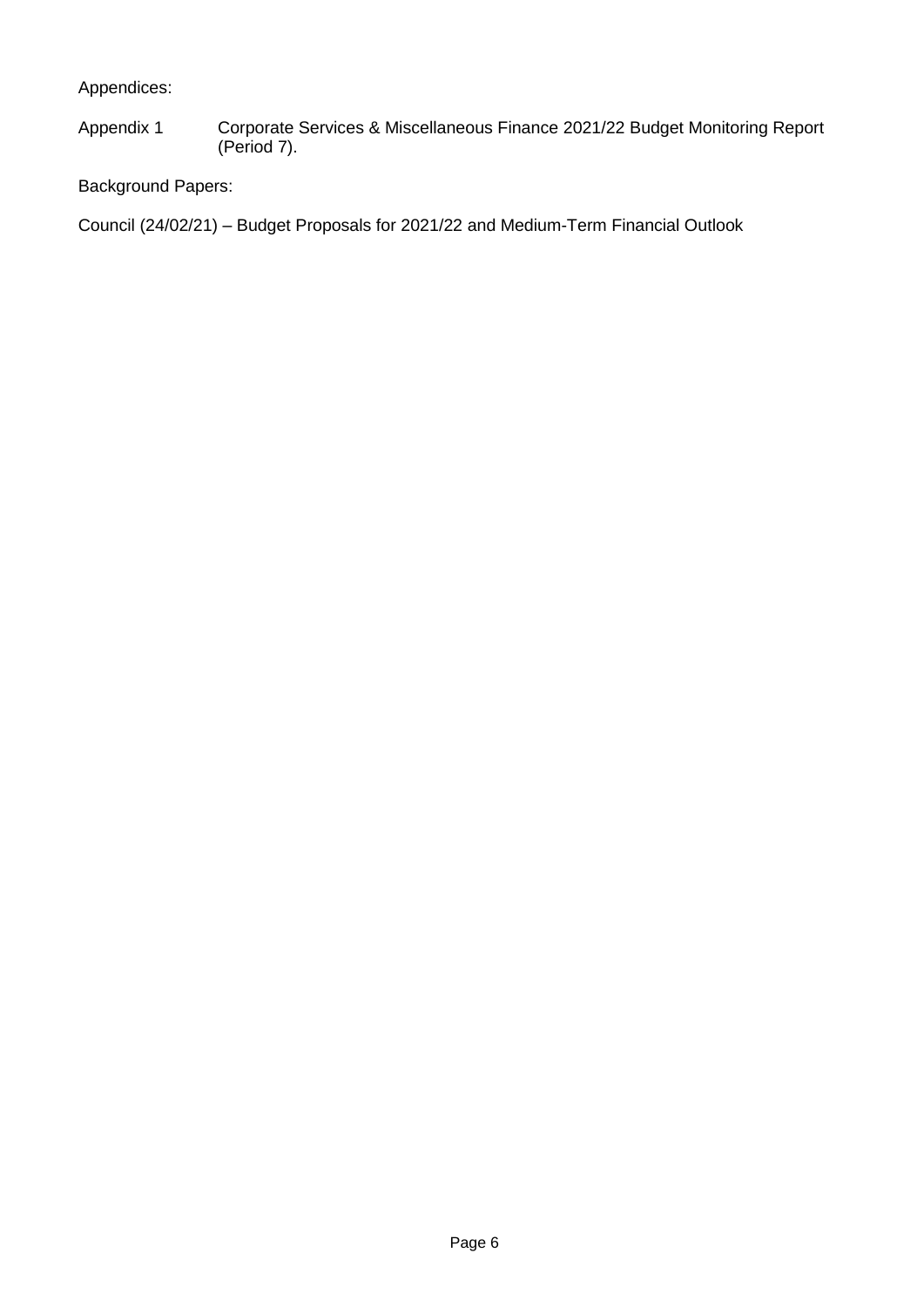#### **CORPORATE SERVICES & MISCELLANEOUS FINANCE 2021-22 BUDGET MONITORING REPORT (PERIOD 7) APPENDIX 1**

| <b>CORPORATE SERVICES DIRECTORATE</b>                                                                              | <b>Original Estimate</b><br>2021-22 | <b>Revised Estimate</b><br>2021-22 | Anticipated<br><b>Outturn 2021-22</b> | Anticipated<br><b>Variance 2021-22</b> |
|--------------------------------------------------------------------------------------------------------------------|-------------------------------------|------------------------------------|---------------------------------------|----------------------------------------|
|                                                                                                                    |                                     |                                    |                                       |                                        |
| SUMMARY<br><b>CHIEF EXECUTIVE</b>                                                                                  | 207,906                             | 207,906                            | 197,869                               | 10,037                                 |
| <b>DEPUTY CHIEF EXECUTIVE/DIRECTOR CORPORATE SERVICES &amp; EDUCATION</b><br>Approved Use of Reserves - Leadership | 153,816<br>0                        | 153,816<br>0                       | 208,922<br>(49, 501)                  | (55, 106)<br>49,501                    |
| <b>CHIEF EXECUTIVE &amp; DIRECTOR OF EDUCATION &amp; CORPORATE SERVICES</b>                                        | 361,722                             | 361,722                            | 357,290                               | 4,432                                  |
| <b>CORPORATE FINANCE</b>                                                                                           |                                     |                                    |                                       |                                        |
| Financial services & Internal Audit                                                                                | 1.948.948                           | 1,948,948                          | 1,682,587                             | 266,361                                |
| Approved Use of Reserves - Apprentice<br>Approved Use of Reserves - Finance Officer - Cashless Catering            | (28, 490)<br>(32,083)               | (28, 490)<br>(32,083)              | (6, 791)<br>(28, 642)                 | (21, 699)<br>(3, 441)                  |
| Approved Use of Reserves                                                                                           | $\Omega$                            | $\Omega$                           | (12, 263)                             | 12,263                                 |
| Establish an earmarked Reserve for PCI data Security Standard                                                      |                                     |                                    | 52,000                                | (52,000)                               |
|                                                                                                                    | 1,888,375                           | 1,888,375                          | 1,686,891                             | 201,484                                |
| <b>DIGITAL SERVICES</b>                                                                                            |                                     |                                    |                                       |                                        |
| <b>IT Services</b>                                                                                                 | 4,590,957                           | 4,590,957                          | 4,730,691                             | (139, 734)                             |
| Approved Use of Reserves - (£500k Underspend Reserve)<br>Approved Use of Reserves - (£500k IT Transision Reserve)  | 0<br>0                              | 0<br>$\mathbf 0$                   | (69, 194)<br>(13,860)                 | 69,194<br>13,860                       |
| Approved Use of Reserves - (£1.4m Strategy Reserve)                                                                | $\Omega$                            | 0                                  | (106,000)                             | 106,000                                |
| Procurement                                                                                                        | 1,269,449                           | 1,269,449                          | 1,105,796                             | 163,653                                |
| Approved Use of Reserves - Brexit Funding for Information Governance Po                                            | (36, 341)                           | (36, 341)                          | (34,043)                              | (2, 298)                               |
| Approved Use of Reserves - Brexit Funding for Procurement Post<br><b>Customer First</b>                            | (28, 490)<br>1,228,649              | (28, 490)<br>1,228,649             | (16, 867)<br>1,110,812                | (11, 623)<br>117,837                   |
| Approved Use of Reserves                                                                                           | $\Omega$                            | 0                                  | (55, 261)                             | 55,261                                 |
|                                                                                                                    |                                     |                                    |                                       |                                        |
|                                                                                                                    | 7,024,224                           | 7,024,224                          | 6,652,073                             | 372,151                                |
| <b>LEGAL &amp; GOVERNANCE SUPPORT</b>                                                                              |                                     |                                    |                                       |                                        |
| Legal & Democratic Services<br>Approved Use of Reserves - Committee Services Officer                               | 1,113,660<br>$\Omega$               | 1,113,660<br>0                     | 1,089,883<br>(19, 590)                | 23,777<br>19,590                       |
| <b>Members Allowances</b>                                                                                          | 1.768.338                           | 1,768,338                          | 1,671,599                             | 96,739                                 |
| Ringfenced to Earmarked Reserves                                                                                   | $\Omega$                            | 0                                  | 96,739                                | (96, 739)                              |
| <b>Electoral Services</b>                                                                                          | 342,613                             | 342,613                            | 294,128                               | 48,485                                 |
| Ringfenced to Earmarked Reserves                                                                                   | 0                                   | $\mathbf 0$                        | 48,485                                | (48, 485)                              |
|                                                                                                                    | 3,224,611                           | 3,224,611                          | 3,181,244                             | 43,367                                 |
| <b>PEOPLES SERVICES</b>                                                                                            |                                     |                                    |                                       |                                        |
| <b>Human Resources</b>                                                                                             | 1,549,450                           | 1,549,450                          | 1,513,523                             | 35,927                                 |
| Approved Use of Reserves - Workforce Development                                                                   | $\Omega$                            | $\Omega$                           | (49, 578)                             | 49,578                                 |
| Approved Use of Reserves - Managing Attendance Officer                                                             | (32,083)                            | (32,083)                           | (32,083)                              | $\Omega$                               |
| Health & Safety<br>Approved Use of Reserves - SLA Support Officer                                                  | 799,700<br>(39, 124)                | 799,700<br>(39, 124)               | 655,235<br>(31, 826)                  | 144,465<br>(7, 298)                    |
| Occupational Health                                                                                                | 218,972                             | 218,972                            | 183,480                               | 35,492                                 |
| <b>Communications Unit</b>                                                                                         | 370,033                             | 370.033                            | 426.013                               | (55,980)                               |
| Proposed Use of Reserves Regrade<br><b>CMT Support</b>                                                             | (23, 395)<br>141,499                | (23, 395)<br>141,499               | $\Omega$<br>166,435                   | (23, 395)<br>(24, 936)                 |
| Proposed Use of Reserves for additional Support Officer for 2 Months                                               | (6,057)                             | (6,057)                            | $\Omega$                              | (6,057)                                |
|                                                                                                                    |                                     |                                    |                                       |                                        |
|                                                                                                                    | 2,978,995                           | 2,978,995                          | 2,831,198                             | 147,797                                |
| <b>BUSINESS IMPROVEMENT SERVICES</b>                                                                               |                                     |                                    |                                       |                                        |
| Management                                                                                                         | 131,121                             | 131,121                            | 21,657                                | 109,464                                |
| Policy<br>Approved Use of Reserves - Fleet Review Officer                                                          | 615,931<br>(45, 495)                | 615,931<br>(45, 495)               | 624,836<br>(43, 469)                  | (8,905)<br>(2,026)                     |
| Approved Use of Reserves - Asylum Dispersal Officer                                                                | 0                                   | 0                                  | (20, 571)                             | 20,571                                 |
| <b>Transformation Team</b>                                                                                         | 383,877                             | 383,877                            | 311,547                               | 72,330                                 |
| Approved Use of Reserves - 4 Project Managers<br>Equalities                                                        | (181,980)<br>409,081                | (181,980)<br>409,081               | (104, 448)<br>385,766                 | (77, 532)<br>23,315                    |
| PMU                                                                                                                | 227,166                             | 227,166                            | 232,250                               | (5,084)                                |
| Establish a Reserve for a 1 yr Fixed Term Welsh Translator Post                                                    |                                     |                                    | 20,000                                | (20,000)                               |
|                                                                                                                    | 1,539,701                           | 1,539,701                          | 1,427,569                             | 112,132                                |
|                                                                                                                    |                                     |                                    |                                       |                                        |
| <b>TOTAL CORPORATE SERVICES</b>                                                                                    | 17,017,628                          | 17,017,628                         | 16,136,265                            | 881,363                                |
|                                                                                                                    |                                     |                                    |                                       |                                        |
| <b>PROPERTY SERVICES</b>                                                                                           |                                     |                                    |                                       |                                        |
| Management                                                                                                         | 363,633                             | 363,633                            | 331,791                               | 31,842                                 |
| Energy                                                                                                             | 144,217                             | 144,217                            | 136,797                               | 7,420                                  |
| Estates<br>Non Operational Properties                                                                              | 158,255<br>100,136                  | 158,255<br>100,136                 | 142,803<br>91,945                     | 15,452<br>8,191                        |
| Facilities                                                                                                         | 2,208,921                           | 2,208,921                          | 2,345,631                             | (136, 710)                             |
| Approved Use of Reserves - Ty Penallta Café                                                                        | 0                                   | 0                                  | (80, 140)                             | 80,140                                 |
| Maintenance                                                                                                        | 2,145,690                           | 2,145,690                          | 2,113,974                             | 31,716                                 |
| <b>Building Consultancy</b>                                                                                        | (172, 134)<br>4,948,718             | (172, 134)<br>4,948,718            | (100, 408)<br>4,982,393               | (71, 726)<br>(33, 675)                 |
|                                                                                                                    |                                     |                                    |                                       |                                        |
| <b>HOUSING SERVICES</b>                                                                                            |                                     |                                    |                                       |                                        |
| General Fund Housing<br>Private Housing                                                                            | 1,353,825<br>302,937                | 1,323,825<br>362,937               | 1,224,995<br>392,630                  | 98,830<br>(29, 693)                    |
|                                                                                                                    |                                     |                                    |                                       |                                        |
|                                                                                                                    | 1,656,762                           | 1,686,762                          | 1,617,625                             | 69,137                                 |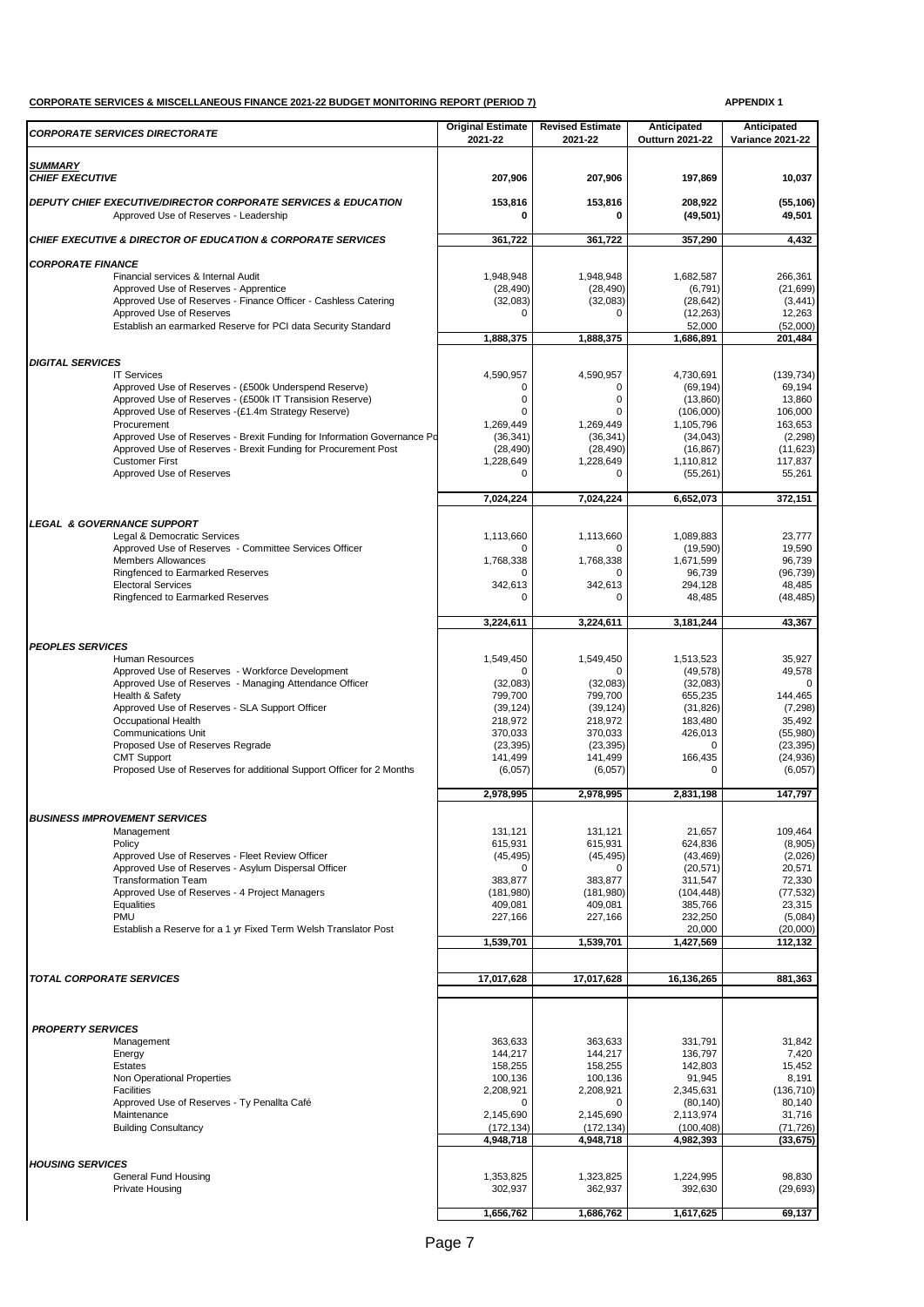| <b>CORPORATE SERVICES &amp; MISCELLANEOUS FINANCE 2021-22 BUDGET MONITORING REPORT (PERIOD 7)</b> |            |            | <b>APPENDIX 1</b> |         |
|---------------------------------------------------------------------------------------------------|------------|------------|-------------------|---------|
| <b>TOTAL NON- CORPORATE SERVICES</b>                                                              | 6.605.480  | 6.635.480  | 6.600.018         | 35,462  |
|                                                                                                   |            |            |                   |         |
|                                                                                                   |            |            |                   |         |
| <b>TOTAL SERVICES</b>                                                                             | 23,623,108 | 23,653,108 | 22,736,282        | 916,826 |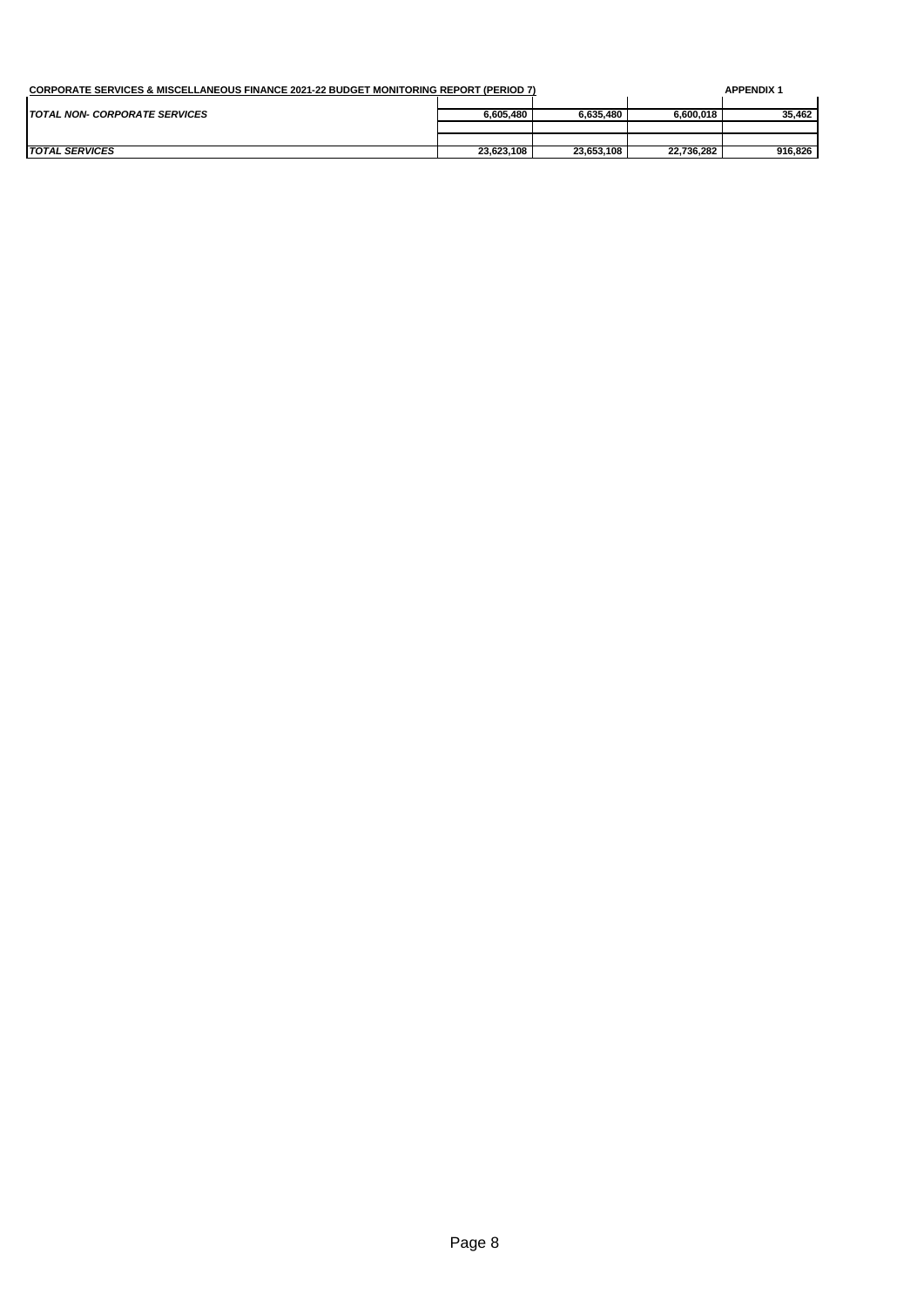#### **CORPORATE SERVICES & MISCELLANEOUS FINANCE 2021-22 BUDGET MONITORING REPORT (PERIOD 7) APPENDIX 1**

| MISCELLANEOUS FINANCE<br><b>Staff Related Costs</b><br>Pension Contribution - Former Authorities Ongoing<br>1,155,689<br>1,125,689<br>1,125,689<br>Recharge to Education - Former Authorities<br>(179, 629)<br>(179, 629)<br>(179, 629)<br>976,060<br>946,060<br>946,060<br><b>Statutory Benefit Schemes</b><br>Council Tax RS<br>544,510<br>16.041.850<br>16,041,850<br>15,497,340<br>Ringfenced to Earmarked Reserves<br>544,510<br>$\Omega$<br>$\Omega$<br><b>DHP Rent allowances</b><br>34,183<br>34,183<br>34,183<br><b>DHP Rent Rebates</b><br>307,649<br>307,649<br>$\pmb{0}$<br>307.649<br>DHP Income<br>(341, 832)<br>(341, 832)<br>(341, 832)<br><b>General Rent Allowances</b><br>19,897,202<br>19,897,202<br>19,897,202<br>$\pmb{0}$<br><b>Rent Rebates</b><br>25,496,064<br>25,496,064<br>25,496,064<br>Rent Allowance War Widow Concessions<br>25,000<br>$\pmb{0}$<br>25,000<br>25,000<br>(45, 393, 266)<br>(45, 393, 266)<br><b>Housing Benefit Subsidy</b><br>(45, 393, 266)<br>16,066,850<br>16,066,850<br>16,066,850<br><b>Levies Upon the Council</b><br>Coroner<br>289,933<br>289,933<br>289,933<br>220,603<br>220,603<br>220,603<br>$\pmb{0}$<br>Archives<br>9,099,329<br>9,099,329<br>9,099,329<br>Fire Service Authority<br>9,609,865<br>9,609,865<br>9,609,865<br><b>Capital Financing</b><br>Debt Charges (Principal Repaid)<br>2,736,375<br>2,736,375<br>2,613,000<br>Debt Charges (Interest Payments)<br>8,453,374<br>8,453,374<br>7,749,737<br>Debt Charges (Debt Management Exp's)<br>41,792<br>41,792<br>41,792<br>Income from External Investments:<br>(301, 333)<br>(1,443,333)<br>(1,443,333)<br>(1, 142, 000)<br>Earmarked for specific funds/balances<br>812,500<br>812,500<br>812,500<br>CERA (Capital Expenditure funded from Revenue Account)<br>2,867,891<br>2,867,891<br>2,867,891<br>13,468,599<br>13,468,599<br>12,942,920<br>525,679<br><b>Corporate and Democratic Core Costs</b><br><b>Bank Charges</b><br>199,035<br>199,035<br>246,000<br>Income from HRA<br>(33, 477)<br>(33, 477)<br>(33, 477)<br>(14, 290)<br>(14, 290)<br>(14, 290)<br>$\pmb{0}$<br>Income from DLO/DSO<br><b>External Audit Fees</b><br>438,645<br>438,645<br>438,645<br><b>Actuarial Fees</b><br>1,846<br>1,846<br>1,846<br>$\pmb{0}$<br>Income from HRA<br>(74, 089)<br>(74, 089)<br>(74, 089)<br>(31, 626)<br>(31, 626)<br>$\mathbf 0$<br>Income from DLO/DSO<br>(31, 626)<br>122,911<br>129,779<br>129,779<br>Subscriptions<br>615,823<br>615,823<br>655,920<br>(40, 097)<br><b>Grants to Voluntary sector</b><br>Assistance to Voluntary sector<br>188,160<br>188,160<br>188,160<br>0<br>188,160<br>188,160<br>188,160<br>0<br><b>Private Finance Initiative</b><br>$\pmb{0}$<br><b>PFI Schools</b><br>2,127,887<br>2,127,887<br>2,127,887<br>PFI SEW<br>3,568,084<br>3,568,084<br>3,568,084<br>0<br>5,695,971<br>5,695,971<br>5,695,971<br>Other<br>309,857<br>309,857<br>309,857<br>Free School Meal Grant<br>272,096<br><b>Counsel Fees</b><br>272,096<br>272,096<br>Careline<br>16,290<br>16,290<br>16,290<br>0<br>3,939<br>3,939<br>3,939<br>Carbon Management Scheme<br>0<br>Carbon Energy Tax<br>246,839<br>246,839<br>0<br>136,121<br>136,121<br>IT Replacement Strategy<br>136,121<br>2,099<br>2,099<br>2,099<br>PV Panel Maintenance<br>0<br>PV Panels Income<br>(59,018)<br>(59,018)<br>(59,018)<br>(456, 511)<br>Risk Management Contribution<br>(456, 511)<br>(456, 511)<br>(15, 750)<br>Class 1A NI<br>(100, 750)<br>(100, 750)<br>(85,000)<br>City Deal<br>443,845<br>443,845<br>443,845<br>15,369<br>15,369<br>Matched Funding for Community Schemes<br>3,000<br><b>Targeted Rate Relief Scheme</b><br>226,878<br>226,878<br>226,878<br>Miscellaneous Items<br>1,813,715<br>3,010,302<br>3,010,302<br>$\Omega$<br><b>Trade Union Facilities</b><br>28,684<br>93,933<br>(65, 249)<br>28,684<br>PFI Review<br>851,944<br>851,944<br>851,944<br>Community Empowerment Fund<br>328,000<br>328,000<br>328,000<br><b>Transformation Posts</b><br>272,158<br>272,158<br>272,158<br>$\Omega$<br>4,351,555<br>5,548,142<br>5,097,775<br>50,972,883<br>TOTAL MISCELLANEOUS FINANCE<br>52,139,470<br>51,203,522<br>1,852,774<br>74,595,991<br>75,792,578<br>73,939,804<br><b>EXPENDITURE TO DIRECTORATE SUMMARY</b> | <b>MISCELLANEOUS FINANCE</b> | <b>Original Estimate</b><br>2021-22 | <b>Revised Estimate</b><br>2021-22 | Anticipated<br>Outturn 2021-22 | Anticipated<br><b>Variance 2021-22</b> |
|---------------------------------------------------------------------------------------------------------------------------------------------------------------------------------------------------------------------------------------------------------------------------------------------------------------------------------------------------------------------------------------------------------------------------------------------------------------------------------------------------------------------------------------------------------------------------------------------------------------------------------------------------------------------------------------------------------------------------------------------------------------------------------------------------------------------------------------------------------------------------------------------------------------------------------------------------------------------------------------------------------------------------------------------------------------------------------------------------------------------------------------------------------------------------------------------------------------------------------------------------------------------------------------------------------------------------------------------------------------------------------------------------------------------------------------------------------------------------------------------------------------------------------------------------------------------------------------------------------------------------------------------------------------------------------------------------------------------------------------------------------------------------------------------------------------------------------------------------------------------------------------------------------------------------------------------------------------------------------------------------------------------------------------------------------------------------------------------------------------------------------------------------------------------------------------------------------------------------------------------------------------------------------------------------------------------------------------------------------------------------------------------------------------------------------------------------------------------------------------------------------------------------------------------------------------------------------------------------------------------------------------------------------------------------------------------------------------------------------------------------------------------------------------------------------------------------------------------------------------------------------------------------------------------------------------------------------------------------------------------------------------------------------------------------------------------------------------------------------------------------------------------------------------------------------------------------------------------------------------------------------------------------------------------------------------------------------------------------------------------------------------------------------------------------------------------------------------------------------------------------------------------------------------------------------------------------------------------------------------------------------------------------------------------------------------------------------------------------------------------------------------------------------------------------------------------------------------------------------------------------------------------------------------------------------------------------------------------------------------------------------------------------------------------------------------------------------------------------------------------------------------------------------------------------------------------------------------------------------------------------|------------------------------|-------------------------------------|------------------------------------|--------------------------------|----------------------------------------|
|                                                                                                                                                                                                                                                                                                                                                                                                                                                                                                                                                                                                                                                                                                                                                                                                                                                                                                                                                                                                                                                                                                                                                                                                                                                                                                                                                                                                                                                                                                                                                                                                                                                                                                                                                                                                                                                                                                                                                                                                                                                                                                                                                                                                                                                                                                                                                                                                                                                                                                                                                                                                                                                                                                                                                                                                                                                                                                                                                                                                                                                                                                                                                                                                                                                                                                                                                                                                                                                                                                                                                                                                                                                                                                                                                                                                                                                                                                                                                                                                                                                                                                                                                                                                                                                   |                              |                                     |                                    |                                |                                        |
|                                                                                                                                                                                                                                                                                                                                                                                                                                                                                                                                                                                                                                                                                                                                                                                                                                                                                                                                                                                                                                                                                                                                                                                                                                                                                                                                                                                                                                                                                                                                                                                                                                                                                                                                                                                                                                                                                                                                                                                                                                                                                                                                                                                                                                                                                                                                                                                                                                                                                                                                                                                                                                                                                                                                                                                                                                                                                                                                                                                                                                                                                                                                                                                                                                                                                                                                                                                                                                                                                                                                                                                                                                                                                                                                                                                                                                                                                                                                                                                                                                                                                                                                                                                                                                                   |                              |                                     |                                    |                                |                                        |
|                                                                                                                                                                                                                                                                                                                                                                                                                                                                                                                                                                                                                                                                                                                                                                                                                                                                                                                                                                                                                                                                                                                                                                                                                                                                                                                                                                                                                                                                                                                                                                                                                                                                                                                                                                                                                                                                                                                                                                                                                                                                                                                                                                                                                                                                                                                                                                                                                                                                                                                                                                                                                                                                                                                                                                                                                                                                                                                                                                                                                                                                                                                                                                                                                                                                                                                                                                                                                                                                                                                                                                                                                                                                                                                                                                                                                                                                                                                                                                                                                                                                                                                                                                                                                                                   |                              |                                     |                                    |                                | 0                                      |
|                                                                                                                                                                                                                                                                                                                                                                                                                                                                                                                                                                                                                                                                                                                                                                                                                                                                                                                                                                                                                                                                                                                                                                                                                                                                                                                                                                                                                                                                                                                                                                                                                                                                                                                                                                                                                                                                                                                                                                                                                                                                                                                                                                                                                                                                                                                                                                                                                                                                                                                                                                                                                                                                                                                                                                                                                                                                                                                                                                                                                                                                                                                                                                                                                                                                                                                                                                                                                                                                                                                                                                                                                                                                                                                                                                                                                                                                                                                                                                                                                                                                                                                                                                                                                                                   |                              |                                     |                                    |                                | 0<br>0                                 |
|                                                                                                                                                                                                                                                                                                                                                                                                                                                                                                                                                                                                                                                                                                                                                                                                                                                                                                                                                                                                                                                                                                                                                                                                                                                                                                                                                                                                                                                                                                                                                                                                                                                                                                                                                                                                                                                                                                                                                                                                                                                                                                                                                                                                                                                                                                                                                                                                                                                                                                                                                                                                                                                                                                                                                                                                                                                                                                                                                                                                                                                                                                                                                                                                                                                                                                                                                                                                                                                                                                                                                                                                                                                                                                                                                                                                                                                                                                                                                                                                                                                                                                                                                                                                                                                   |                              |                                     |                                    |                                |                                        |
|                                                                                                                                                                                                                                                                                                                                                                                                                                                                                                                                                                                                                                                                                                                                                                                                                                                                                                                                                                                                                                                                                                                                                                                                                                                                                                                                                                                                                                                                                                                                                                                                                                                                                                                                                                                                                                                                                                                                                                                                                                                                                                                                                                                                                                                                                                                                                                                                                                                                                                                                                                                                                                                                                                                                                                                                                                                                                                                                                                                                                                                                                                                                                                                                                                                                                                                                                                                                                                                                                                                                                                                                                                                                                                                                                                                                                                                                                                                                                                                                                                                                                                                                                                                                                                                   |                              |                                     |                                    |                                |                                        |
|                                                                                                                                                                                                                                                                                                                                                                                                                                                                                                                                                                                                                                                                                                                                                                                                                                                                                                                                                                                                                                                                                                                                                                                                                                                                                                                                                                                                                                                                                                                                                                                                                                                                                                                                                                                                                                                                                                                                                                                                                                                                                                                                                                                                                                                                                                                                                                                                                                                                                                                                                                                                                                                                                                                                                                                                                                                                                                                                                                                                                                                                                                                                                                                                                                                                                                                                                                                                                                                                                                                                                                                                                                                                                                                                                                                                                                                                                                                                                                                                                                                                                                                                                                                                                                                   |                              |                                     |                                    |                                | (544, 510)                             |
|                                                                                                                                                                                                                                                                                                                                                                                                                                                                                                                                                                                                                                                                                                                                                                                                                                                                                                                                                                                                                                                                                                                                                                                                                                                                                                                                                                                                                                                                                                                                                                                                                                                                                                                                                                                                                                                                                                                                                                                                                                                                                                                                                                                                                                                                                                                                                                                                                                                                                                                                                                                                                                                                                                                                                                                                                                                                                                                                                                                                                                                                                                                                                                                                                                                                                                                                                                                                                                                                                                                                                                                                                                                                                                                                                                                                                                                                                                                                                                                                                                                                                                                                                                                                                                                   |                              |                                     |                                    |                                | 0                                      |
|                                                                                                                                                                                                                                                                                                                                                                                                                                                                                                                                                                                                                                                                                                                                                                                                                                                                                                                                                                                                                                                                                                                                                                                                                                                                                                                                                                                                                                                                                                                                                                                                                                                                                                                                                                                                                                                                                                                                                                                                                                                                                                                                                                                                                                                                                                                                                                                                                                                                                                                                                                                                                                                                                                                                                                                                                                                                                                                                                                                                                                                                                                                                                                                                                                                                                                                                                                                                                                                                                                                                                                                                                                                                                                                                                                                                                                                                                                                                                                                                                                                                                                                                                                                                                                                   |                              |                                     |                                    |                                | $\mathbf 0$                            |
|                                                                                                                                                                                                                                                                                                                                                                                                                                                                                                                                                                                                                                                                                                                                                                                                                                                                                                                                                                                                                                                                                                                                                                                                                                                                                                                                                                                                                                                                                                                                                                                                                                                                                                                                                                                                                                                                                                                                                                                                                                                                                                                                                                                                                                                                                                                                                                                                                                                                                                                                                                                                                                                                                                                                                                                                                                                                                                                                                                                                                                                                                                                                                                                                                                                                                                                                                                                                                                                                                                                                                                                                                                                                                                                                                                                                                                                                                                                                                                                                                                                                                                                                                                                                                                                   |                              |                                     |                                    |                                | $\pmb{0}$                              |
|                                                                                                                                                                                                                                                                                                                                                                                                                                                                                                                                                                                                                                                                                                                                                                                                                                                                                                                                                                                                                                                                                                                                                                                                                                                                                                                                                                                                                                                                                                                                                                                                                                                                                                                                                                                                                                                                                                                                                                                                                                                                                                                                                                                                                                                                                                                                                                                                                                                                                                                                                                                                                                                                                                                                                                                                                                                                                                                                                                                                                                                                                                                                                                                                                                                                                                                                                                                                                                                                                                                                                                                                                                                                                                                                                                                                                                                                                                                                                                                                                                                                                                                                                                                                                                                   |                              |                                     |                                    |                                |                                        |
|                                                                                                                                                                                                                                                                                                                                                                                                                                                                                                                                                                                                                                                                                                                                                                                                                                                                                                                                                                                                                                                                                                                                                                                                                                                                                                                                                                                                                                                                                                                                                                                                                                                                                                                                                                                                                                                                                                                                                                                                                                                                                                                                                                                                                                                                                                                                                                                                                                                                                                                                                                                                                                                                                                                                                                                                                                                                                                                                                                                                                                                                                                                                                                                                                                                                                                                                                                                                                                                                                                                                                                                                                                                                                                                                                                                                                                                                                                                                                                                                                                                                                                                                                                                                                                                   |                              |                                     |                                    |                                | 0                                      |
|                                                                                                                                                                                                                                                                                                                                                                                                                                                                                                                                                                                                                                                                                                                                                                                                                                                                                                                                                                                                                                                                                                                                                                                                                                                                                                                                                                                                                                                                                                                                                                                                                                                                                                                                                                                                                                                                                                                                                                                                                                                                                                                                                                                                                                                                                                                                                                                                                                                                                                                                                                                                                                                                                                                                                                                                                                                                                                                                                                                                                                                                                                                                                                                                                                                                                                                                                                                                                                                                                                                                                                                                                                                                                                                                                                                                                                                                                                                                                                                                                                                                                                                                                                                                                                                   |                              |                                     |                                    |                                | $\overline{\mathbf{0}}$                |
|                                                                                                                                                                                                                                                                                                                                                                                                                                                                                                                                                                                                                                                                                                                                                                                                                                                                                                                                                                                                                                                                                                                                                                                                                                                                                                                                                                                                                                                                                                                                                                                                                                                                                                                                                                                                                                                                                                                                                                                                                                                                                                                                                                                                                                                                                                                                                                                                                                                                                                                                                                                                                                                                                                                                                                                                                                                                                                                                                                                                                                                                                                                                                                                                                                                                                                                                                                                                                                                                                                                                                                                                                                                                                                                                                                                                                                                                                                                                                                                                                                                                                                                                                                                                                                                   |                              |                                     |                                    |                                |                                        |
|                                                                                                                                                                                                                                                                                                                                                                                                                                                                                                                                                                                                                                                                                                                                                                                                                                                                                                                                                                                                                                                                                                                                                                                                                                                                                                                                                                                                                                                                                                                                                                                                                                                                                                                                                                                                                                                                                                                                                                                                                                                                                                                                                                                                                                                                                                                                                                                                                                                                                                                                                                                                                                                                                                                                                                                                                                                                                                                                                                                                                                                                                                                                                                                                                                                                                                                                                                                                                                                                                                                                                                                                                                                                                                                                                                                                                                                                                                                                                                                                                                                                                                                                                                                                                                                   |                              |                                     |                                    |                                | 0                                      |
|                                                                                                                                                                                                                                                                                                                                                                                                                                                                                                                                                                                                                                                                                                                                                                                                                                                                                                                                                                                                                                                                                                                                                                                                                                                                                                                                                                                                                                                                                                                                                                                                                                                                                                                                                                                                                                                                                                                                                                                                                                                                                                                                                                                                                                                                                                                                                                                                                                                                                                                                                                                                                                                                                                                                                                                                                                                                                                                                                                                                                                                                                                                                                                                                                                                                                                                                                                                                                                                                                                                                                                                                                                                                                                                                                                                                                                                                                                                                                                                                                                                                                                                                                                                                                                                   |                              |                                     |                                    |                                | 0                                      |
|                                                                                                                                                                                                                                                                                                                                                                                                                                                                                                                                                                                                                                                                                                                                                                                                                                                                                                                                                                                                                                                                                                                                                                                                                                                                                                                                                                                                                                                                                                                                                                                                                                                                                                                                                                                                                                                                                                                                                                                                                                                                                                                                                                                                                                                                                                                                                                                                                                                                                                                                                                                                                                                                                                                                                                                                                                                                                                                                                                                                                                                                                                                                                                                                                                                                                                                                                                                                                                                                                                                                                                                                                                                                                                                                                                                                                                                                                                                                                                                                                                                                                                                                                                                                                                                   |                              |                                     |                                    |                                | 0                                      |
|                                                                                                                                                                                                                                                                                                                                                                                                                                                                                                                                                                                                                                                                                                                                                                                                                                                                                                                                                                                                                                                                                                                                                                                                                                                                                                                                                                                                                                                                                                                                                                                                                                                                                                                                                                                                                                                                                                                                                                                                                                                                                                                                                                                                                                                                                                                                                                                                                                                                                                                                                                                                                                                                                                                                                                                                                                                                                                                                                                                                                                                                                                                                                                                                                                                                                                                                                                                                                                                                                                                                                                                                                                                                                                                                                                                                                                                                                                                                                                                                                                                                                                                                                                                                                                                   |                              |                                     |                                    |                                |                                        |
|                                                                                                                                                                                                                                                                                                                                                                                                                                                                                                                                                                                                                                                                                                                                                                                                                                                                                                                                                                                                                                                                                                                                                                                                                                                                                                                                                                                                                                                                                                                                                                                                                                                                                                                                                                                                                                                                                                                                                                                                                                                                                                                                                                                                                                                                                                                                                                                                                                                                                                                                                                                                                                                                                                                                                                                                                                                                                                                                                                                                                                                                                                                                                                                                                                                                                                                                                                                                                                                                                                                                                                                                                                                                                                                                                                                                                                                                                                                                                                                                                                                                                                                                                                                                                                                   |                              |                                     |                                    |                                | 123,375                                |
|                                                                                                                                                                                                                                                                                                                                                                                                                                                                                                                                                                                                                                                                                                                                                                                                                                                                                                                                                                                                                                                                                                                                                                                                                                                                                                                                                                                                                                                                                                                                                                                                                                                                                                                                                                                                                                                                                                                                                                                                                                                                                                                                                                                                                                                                                                                                                                                                                                                                                                                                                                                                                                                                                                                                                                                                                                                                                                                                                                                                                                                                                                                                                                                                                                                                                                                                                                                                                                                                                                                                                                                                                                                                                                                                                                                                                                                                                                                                                                                                                                                                                                                                                                                                                                                   |                              |                                     |                                    |                                | 703,637                                |
|                                                                                                                                                                                                                                                                                                                                                                                                                                                                                                                                                                                                                                                                                                                                                                                                                                                                                                                                                                                                                                                                                                                                                                                                                                                                                                                                                                                                                                                                                                                                                                                                                                                                                                                                                                                                                                                                                                                                                                                                                                                                                                                                                                                                                                                                                                                                                                                                                                                                                                                                                                                                                                                                                                                                                                                                                                                                                                                                                                                                                                                                                                                                                                                                                                                                                                                                                                                                                                                                                                                                                                                                                                                                                                                                                                                                                                                                                                                                                                                                                                                                                                                                                                                                                                                   |                              |                                     |                                    |                                | 0                                      |
|                                                                                                                                                                                                                                                                                                                                                                                                                                                                                                                                                                                                                                                                                                                                                                                                                                                                                                                                                                                                                                                                                                                                                                                                                                                                                                                                                                                                                                                                                                                                                                                                                                                                                                                                                                                                                                                                                                                                                                                                                                                                                                                                                                                                                                                                                                                                                                                                                                                                                                                                                                                                                                                                                                                                                                                                                                                                                                                                                                                                                                                                                                                                                                                                                                                                                                                                                                                                                                                                                                                                                                                                                                                                                                                                                                                                                                                                                                                                                                                                                                                                                                                                                                                                                                                   |                              |                                     |                                    |                                | $\Omega$                               |
|                                                                                                                                                                                                                                                                                                                                                                                                                                                                                                                                                                                                                                                                                                                                                                                                                                                                                                                                                                                                                                                                                                                                                                                                                                                                                                                                                                                                                                                                                                                                                                                                                                                                                                                                                                                                                                                                                                                                                                                                                                                                                                                                                                                                                                                                                                                                                                                                                                                                                                                                                                                                                                                                                                                                                                                                                                                                                                                                                                                                                                                                                                                                                                                                                                                                                                                                                                                                                                                                                                                                                                                                                                                                                                                                                                                                                                                                                                                                                                                                                                                                                                                                                                                                                                                   |                              |                                     |                                    |                                | 0                                      |
|                                                                                                                                                                                                                                                                                                                                                                                                                                                                                                                                                                                                                                                                                                                                                                                                                                                                                                                                                                                                                                                                                                                                                                                                                                                                                                                                                                                                                                                                                                                                                                                                                                                                                                                                                                                                                                                                                                                                                                                                                                                                                                                                                                                                                                                                                                                                                                                                                                                                                                                                                                                                                                                                                                                                                                                                                                                                                                                                                                                                                                                                                                                                                                                                                                                                                                                                                                                                                                                                                                                                                                                                                                                                                                                                                                                                                                                                                                                                                                                                                                                                                                                                                                                                                                                   |                              |                                     |                                    |                                |                                        |
|                                                                                                                                                                                                                                                                                                                                                                                                                                                                                                                                                                                                                                                                                                                                                                                                                                                                                                                                                                                                                                                                                                                                                                                                                                                                                                                                                                                                                                                                                                                                                                                                                                                                                                                                                                                                                                                                                                                                                                                                                                                                                                                                                                                                                                                                                                                                                                                                                                                                                                                                                                                                                                                                                                                                                                                                                                                                                                                                                                                                                                                                                                                                                                                                                                                                                                                                                                                                                                                                                                                                                                                                                                                                                                                                                                                                                                                                                                                                                                                                                                                                                                                                                                                                                                                   |                              |                                     |                                    |                                | (46, 965)                              |
|                                                                                                                                                                                                                                                                                                                                                                                                                                                                                                                                                                                                                                                                                                                                                                                                                                                                                                                                                                                                                                                                                                                                                                                                                                                                                                                                                                                                                                                                                                                                                                                                                                                                                                                                                                                                                                                                                                                                                                                                                                                                                                                                                                                                                                                                                                                                                                                                                                                                                                                                                                                                                                                                                                                                                                                                                                                                                                                                                                                                                                                                                                                                                                                                                                                                                                                                                                                                                                                                                                                                                                                                                                                                                                                                                                                                                                                                                                                                                                                                                                                                                                                                                                                                                                                   |                              |                                     |                                    |                                | 0                                      |
|                                                                                                                                                                                                                                                                                                                                                                                                                                                                                                                                                                                                                                                                                                                                                                                                                                                                                                                                                                                                                                                                                                                                                                                                                                                                                                                                                                                                                                                                                                                                                                                                                                                                                                                                                                                                                                                                                                                                                                                                                                                                                                                                                                                                                                                                                                                                                                                                                                                                                                                                                                                                                                                                                                                                                                                                                                                                                                                                                                                                                                                                                                                                                                                                                                                                                                                                                                                                                                                                                                                                                                                                                                                                                                                                                                                                                                                                                                                                                                                                                                                                                                                                                                                                                                                   |                              |                                     |                                    |                                | $\mathbf 0$                            |
|                                                                                                                                                                                                                                                                                                                                                                                                                                                                                                                                                                                                                                                                                                                                                                                                                                                                                                                                                                                                                                                                                                                                                                                                                                                                                                                                                                                                                                                                                                                                                                                                                                                                                                                                                                                                                                                                                                                                                                                                                                                                                                                                                                                                                                                                                                                                                                                                                                                                                                                                                                                                                                                                                                                                                                                                                                                                                                                                                                                                                                                                                                                                                                                                                                                                                                                                                                                                                                                                                                                                                                                                                                                                                                                                                                                                                                                                                                                                                                                                                                                                                                                                                                                                                                                   |                              |                                     |                                    |                                | $\pmb{0}$                              |
|                                                                                                                                                                                                                                                                                                                                                                                                                                                                                                                                                                                                                                                                                                                                                                                                                                                                                                                                                                                                                                                                                                                                                                                                                                                                                                                                                                                                                                                                                                                                                                                                                                                                                                                                                                                                                                                                                                                                                                                                                                                                                                                                                                                                                                                                                                                                                                                                                                                                                                                                                                                                                                                                                                                                                                                                                                                                                                                                                                                                                                                                                                                                                                                                                                                                                                                                                                                                                                                                                                                                                                                                                                                                                                                                                                                                                                                                                                                                                                                                                                                                                                                                                                                                                                                   |                              |                                     |                                    |                                |                                        |
|                                                                                                                                                                                                                                                                                                                                                                                                                                                                                                                                                                                                                                                                                                                                                                                                                                                                                                                                                                                                                                                                                                                                                                                                                                                                                                                                                                                                                                                                                                                                                                                                                                                                                                                                                                                                                                                                                                                                                                                                                                                                                                                                                                                                                                                                                                                                                                                                                                                                                                                                                                                                                                                                                                                                                                                                                                                                                                                                                                                                                                                                                                                                                                                                                                                                                                                                                                                                                                                                                                                                                                                                                                                                                                                                                                                                                                                                                                                                                                                                                                                                                                                                                                                                                                                   |                              |                                     |                                    |                                | 6,868                                  |
|                                                                                                                                                                                                                                                                                                                                                                                                                                                                                                                                                                                                                                                                                                                                                                                                                                                                                                                                                                                                                                                                                                                                                                                                                                                                                                                                                                                                                                                                                                                                                                                                                                                                                                                                                                                                                                                                                                                                                                                                                                                                                                                                                                                                                                                                                                                                                                                                                                                                                                                                                                                                                                                                                                                                                                                                                                                                                                                                                                                                                                                                                                                                                                                                                                                                                                                                                                                                                                                                                                                                                                                                                                                                                                                                                                                                                                                                                                                                                                                                                                                                                                                                                                                                                                                   |                              |                                     |                                    |                                |                                        |
|                                                                                                                                                                                                                                                                                                                                                                                                                                                                                                                                                                                                                                                                                                                                                                                                                                                                                                                                                                                                                                                                                                                                                                                                                                                                                                                                                                                                                                                                                                                                                                                                                                                                                                                                                                                                                                                                                                                                                                                                                                                                                                                                                                                                                                                                                                                                                                                                                                                                                                                                                                                                                                                                                                                                                                                                                                                                                                                                                                                                                                                                                                                                                                                                                                                                                                                                                                                                                                                                                                                                                                                                                                                                                                                                                                                                                                                                                                                                                                                                                                                                                                                                                                                                                                                   |                              |                                     |                                    |                                |                                        |
|                                                                                                                                                                                                                                                                                                                                                                                                                                                                                                                                                                                                                                                                                                                                                                                                                                                                                                                                                                                                                                                                                                                                                                                                                                                                                                                                                                                                                                                                                                                                                                                                                                                                                                                                                                                                                                                                                                                                                                                                                                                                                                                                                                                                                                                                                                                                                                                                                                                                                                                                                                                                                                                                                                                                                                                                                                                                                                                                                                                                                                                                                                                                                                                                                                                                                                                                                                                                                                                                                                                                                                                                                                                                                                                                                                                                                                                                                                                                                                                                                                                                                                                                                                                                                                                   |                              |                                     |                                    |                                |                                        |
|                                                                                                                                                                                                                                                                                                                                                                                                                                                                                                                                                                                                                                                                                                                                                                                                                                                                                                                                                                                                                                                                                                                                                                                                                                                                                                                                                                                                                                                                                                                                                                                                                                                                                                                                                                                                                                                                                                                                                                                                                                                                                                                                                                                                                                                                                                                                                                                                                                                                                                                                                                                                                                                                                                                                                                                                                                                                                                                                                                                                                                                                                                                                                                                                                                                                                                                                                                                                                                                                                                                                                                                                                                                                                                                                                                                                                                                                                                                                                                                                                                                                                                                                                                                                                                                   |                              |                                     |                                    |                                |                                        |
|                                                                                                                                                                                                                                                                                                                                                                                                                                                                                                                                                                                                                                                                                                                                                                                                                                                                                                                                                                                                                                                                                                                                                                                                                                                                                                                                                                                                                                                                                                                                                                                                                                                                                                                                                                                                                                                                                                                                                                                                                                                                                                                                                                                                                                                                                                                                                                                                                                                                                                                                                                                                                                                                                                                                                                                                                                                                                                                                                                                                                                                                                                                                                                                                                                                                                                                                                                                                                                                                                                                                                                                                                                                                                                                                                                                                                                                                                                                                                                                                                                                                                                                                                                                                                                                   |                              |                                     |                                    |                                |                                        |
|                                                                                                                                                                                                                                                                                                                                                                                                                                                                                                                                                                                                                                                                                                                                                                                                                                                                                                                                                                                                                                                                                                                                                                                                                                                                                                                                                                                                                                                                                                                                                                                                                                                                                                                                                                                                                                                                                                                                                                                                                                                                                                                                                                                                                                                                                                                                                                                                                                                                                                                                                                                                                                                                                                                                                                                                                                                                                                                                                                                                                                                                                                                                                                                                                                                                                                                                                                                                                                                                                                                                                                                                                                                                                                                                                                                                                                                                                                                                                                                                                                                                                                                                                                                                                                                   |                              |                                     |                                    |                                | 0                                      |
|                                                                                                                                                                                                                                                                                                                                                                                                                                                                                                                                                                                                                                                                                                                                                                                                                                                                                                                                                                                                                                                                                                                                                                                                                                                                                                                                                                                                                                                                                                                                                                                                                                                                                                                                                                                                                                                                                                                                                                                                                                                                                                                                                                                                                                                                                                                                                                                                                                                                                                                                                                                                                                                                                                                                                                                                                                                                                                                                                                                                                                                                                                                                                                                                                                                                                                                                                                                                                                                                                                                                                                                                                                                                                                                                                                                                                                                                                                                                                                                                                                                                                                                                                                                                                                                   |                              |                                     |                                    |                                |                                        |
|                                                                                                                                                                                                                                                                                                                                                                                                                                                                                                                                                                                                                                                                                                                                                                                                                                                                                                                                                                                                                                                                                                                                                                                                                                                                                                                                                                                                                                                                                                                                                                                                                                                                                                                                                                                                                                                                                                                                                                                                                                                                                                                                                                                                                                                                                                                                                                                                                                                                                                                                                                                                                                                                                                                                                                                                                                                                                                                                                                                                                                                                                                                                                                                                                                                                                                                                                                                                                                                                                                                                                                                                                                                                                                                                                                                                                                                                                                                                                                                                                                                                                                                                                                                                                                                   |                              |                                     |                                    |                                | 0                                      |
|                                                                                                                                                                                                                                                                                                                                                                                                                                                                                                                                                                                                                                                                                                                                                                                                                                                                                                                                                                                                                                                                                                                                                                                                                                                                                                                                                                                                                                                                                                                                                                                                                                                                                                                                                                                                                                                                                                                                                                                                                                                                                                                                                                                                                                                                                                                                                                                                                                                                                                                                                                                                                                                                                                                                                                                                                                                                                                                                                                                                                                                                                                                                                                                                                                                                                                                                                                                                                                                                                                                                                                                                                                                                                                                                                                                                                                                                                                                                                                                                                                                                                                                                                                                                                                                   |                              |                                     |                                    |                                | $\mathbf 0$                            |
|                                                                                                                                                                                                                                                                                                                                                                                                                                                                                                                                                                                                                                                                                                                                                                                                                                                                                                                                                                                                                                                                                                                                                                                                                                                                                                                                                                                                                                                                                                                                                                                                                                                                                                                                                                                                                                                                                                                                                                                                                                                                                                                                                                                                                                                                                                                                                                                                                                                                                                                                                                                                                                                                                                                                                                                                                                                                                                                                                                                                                                                                                                                                                                                                                                                                                                                                                                                                                                                                                                                                                                                                                                                                                                                                                                                                                                                                                                                                                                                                                                                                                                                                                                                                                                                   |                              |                                     |                                    |                                |                                        |
|                                                                                                                                                                                                                                                                                                                                                                                                                                                                                                                                                                                                                                                                                                                                                                                                                                                                                                                                                                                                                                                                                                                                                                                                                                                                                                                                                                                                                                                                                                                                                                                                                                                                                                                                                                                                                                                                                                                                                                                                                                                                                                                                                                                                                                                                                                                                                                                                                                                                                                                                                                                                                                                                                                                                                                                                                                                                                                                                                                                                                                                                                                                                                                                                                                                                                                                                                                                                                                                                                                                                                                                                                                                                                                                                                                                                                                                                                                                                                                                                                                                                                                                                                                                                                                                   |                              |                                     |                                    |                                | 246,839                                |
|                                                                                                                                                                                                                                                                                                                                                                                                                                                                                                                                                                                                                                                                                                                                                                                                                                                                                                                                                                                                                                                                                                                                                                                                                                                                                                                                                                                                                                                                                                                                                                                                                                                                                                                                                                                                                                                                                                                                                                                                                                                                                                                                                                                                                                                                                                                                                                                                                                                                                                                                                                                                                                                                                                                                                                                                                                                                                                                                                                                                                                                                                                                                                                                                                                                                                                                                                                                                                                                                                                                                                                                                                                                                                                                                                                                                                                                                                                                                                                                                                                                                                                                                                                                                                                                   |                              |                                     |                                    |                                | $\Omega$                               |
|                                                                                                                                                                                                                                                                                                                                                                                                                                                                                                                                                                                                                                                                                                                                                                                                                                                                                                                                                                                                                                                                                                                                                                                                                                                                                                                                                                                                                                                                                                                                                                                                                                                                                                                                                                                                                                                                                                                                                                                                                                                                                                                                                                                                                                                                                                                                                                                                                                                                                                                                                                                                                                                                                                                                                                                                                                                                                                                                                                                                                                                                                                                                                                                                                                                                                                                                                                                                                                                                                                                                                                                                                                                                                                                                                                                                                                                                                                                                                                                                                                                                                                                                                                                                                                                   |                              |                                     |                                    |                                | $\mathbf 0$                            |
|                                                                                                                                                                                                                                                                                                                                                                                                                                                                                                                                                                                                                                                                                                                                                                                                                                                                                                                                                                                                                                                                                                                                                                                                                                                                                                                                                                                                                                                                                                                                                                                                                                                                                                                                                                                                                                                                                                                                                                                                                                                                                                                                                                                                                                                                                                                                                                                                                                                                                                                                                                                                                                                                                                                                                                                                                                                                                                                                                                                                                                                                                                                                                                                                                                                                                                                                                                                                                                                                                                                                                                                                                                                                                                                                                                                                                                                                                                                                                                                                                                                                                                                                                                                                                                                   |                              |                                     |                                    |                                |                                        |
|                                                                                                                                                                                                                                                                                                                                                                                                                                                                                                                                                                                                                                                                                                                                                                                                                                                                                                                                                                                                                                                                                                                                                                                                                                                                                                                                                                                                                                                                                                                                                                                                                                                                                                                                                                                                                                                                                                                                                                                                                                                                                                                                                                                                                                                                                                                                                                                                                                                                                                                                                                                                                                                                                                                                                                                                                                                                                                                                                                                                                                                                                                                                                                                                                                                                                                                                                                                                                                                                                                                                                                                                                                                                                                                                                                                                                                                                                                                                                                                                                                                                                                                                                                                                                                                   |                              |                                     |                                    |                                |                                        |
|                                                                                                                                                                                                                                                                                                                                                                                                                                                                                                                                                                                                                                                                                                                                                                                                                                                                                                                                                                                                                                                                                                                                                                                                                                                                                                                                                                                                                                                                                                                                                                                                                                                                                                                                                                                                                                                                                                                                                                                                                                                                                                                                                                                                                                                                                                                                                                                                                                                                                                                                                                                                                                                                                                                                                                                                                                                                                                                                                                                                                                                                                                                                                                                                                                                                                                                                                                                                                                                                                                                                                                                                                                                                                                                                                                                                                                                                                                                                                                                                                                                                                                                                                                                                                                                   |                              |                                     |                                    |                                | 12,369                                 |
|                                                                                                                                                                                                                                                                                                                                                                                                                                                                                                                                                                                                                                                                                                                                                                                                                                                                                                                                                                                                                                                                                                                                                                                                                                                                                                                                                                                                                                                                                                                                                                                                                                                                                                                                                                                                                                                                                                                                                                                                                                                                                                                                                                                                                                                                                                                                                                                                                                                                                                                                                                                                                                                                                                                                                                                                                                                                                                                                                                                                                                                                                                                                                                                                                                                                                                                                                                                                                                                                                                                                                                                                                                                                                                                                                                                                                                                                                                                                                                                                                                                                                                                                                                                                                                                   |                              |                                     |                                    |                                | $\Omega$                               |
|                                                                                                                                                                                                                                                                                                                                                                                                                                                                                                                                                                                                                                                                                                                                                                                                                                                                                                                                                                                                                                                                                                                                                                                                                                                                                                                                                                                                                                                                                                                                                                                                                                                                                                                                                                                                                                                                                                                                                                                                                                                                                                                                                                                                                                                                                                                                                                                                                                                                                                                                                                                                                                                                                                                                                                                                                                                                                                                                                                                                                                                                                                                                                                                                                                                                                                                                                                                                                                                                                                                                                                                                                                                                                                                                                                                                                                                                                                                                                                                                                                                                                                                                                                                                                                                   |                              |                                     |                                    |                                |                                        |
|                                                                                                                                                                                                                                                                                                                                                                                                                                                                                                                                                                                                                                                                                                                                                                                                                                                                                                                                                                                                                                                                                                                                                                                                                                                                                                                                                                                                                                                                                                                                                                                                                                                                                                                                                                                                                                                                                                                                                                                                                                                                                                                                                                                                                                                                                                                                                                                                                                                                                                                                                                                                                                                                                                                                                                                                                                                                                                                                                                                                                                                                                                                                                                                                                                                                                                                                                                                                                                                                                                                                                                                                                                                                                                                                                                                                                                                                                                                                                                                                                                                                                                                                                                                                                                                   |                              |                                     |                                    |                                |                                        |
|                                                                                                                                                                                                                                                                                                                                                                                                                                                                                                                                                                                                                                                                                                                                                                                                                                                                                                                                                                                                                                                                                                                                                                                                                                                                                                                                                                                                                                                                                                                                                                                                                                                                                                                                                                                                                                                                                                                                                                                                                                                                                                                                                                                                                                                                                                                                                                                                                                                                                                                                                                                                                                                                                                                                                                                                                                                                                                                                                                                                                                                                                                                                                                                                                                                                                                                                                                                                                                                                                                                                                                                                                                                                                                                                                                                                                                                                                                                                                                                                                                                                                                                                                                                                                                                   |                              |                                     |                                    |                                | 0                                      |
|                                                                                                                                                                                                                                                                                                                                                                                                                                                                                                                                                                                                                                                                                                                                                                                                                                                                                                                                                                                                                                                                                                                                                                                                                                                                                                                                                                                                                                                                                                                                                                                                                                                                                                                                                                                                                                                                                                                                                                                                                                                                                                                                                                                                                                                                                                                                                                                                                                                                                                                                                                                                                                                                                                                                                                                                                                                                                                                                                                                                                                                                                                                                                                                                                                                                                                                                                                                                                                                                                                                                                                                                                                                                                                                                                                                                                                                                                                                                                                                                                                                                                                                                                                                                                                                   |                              |                                     |                                    |                                |                                        |
|                                                                                                                                                                                                                                                                                                                                                                                                                                                                                                                                                                                                                                                                                                                                                                                                                                                                                                                                                                                                                                                                                                                                                                                                                                                                                                                                                                                                                                                                                                                                                                                                                                                                                                                                                                                                                                                                                                                                                                                                                                                                                                                                                                                                                                                                                                                                                                                                                                                                                                                                                                                                                                                                                                                                                                                                                                                                                                                                                                                                                                                                                                                                                                                                                                                                                                                                                                                                                                                                                                                                                                                                                                                                                                                                                                                                                                                                                                                                                                                                                                                                                                                                                                                                                                                   |                              |                                     |                                    |                                |                                        |
|                                                                                                                                                                                                                                                                                                                                                                                                                                                                                                                                                                                                                                                                                                                                                                                                                                                                                                                                                                                                                                                                                                                                                                                                                                                                                                                                                                                                                                                                                                                                                                                                                                                                                                                                                                                                                                                                                                                                                                                                                                                                                                                                                                                                                                                                                                                                                                                                                                                                                                                                                                                                                                                                                                                                                                                                                                                                                                                                                                                                                                                                                                                                                                                                                                                                                                                                                                                                                                                                                                                                                                                                                                                                                                                                                                                                                                                                                                                                                                                                                                                                                                                                                                                                                                                   |                              |                                     |                                    |                                | 450,367                                |
|                                                                                                                                                                                                                                                                                                                                                                                                                                                                                                                                                                                                                                                                                                                                                                                                                                                                                                                                                                                                                                                                                                                                                                                                                                                                                                                                                                                                                                                                                                                                                                                                                                                                                                                                                                                                                                                                                                                                                                                                                                                                                                                                                                                                                                                                                                                                                                                                                                                                                                                                                                                                                                                                                                                                                                                                                                                                                                                                                                                                                                                                                                                                                                                                                                                                                                                                                                                                                                                                                                                                                                                                                                                                                                                                                                                                                                                                                                                                                                                                                                                                                                                                                                                                                                                   |                              |                                     |                                    |                                | 935,948                                |
|                                                                                                                                                                                                                                                                                                                                                                                                                                                                                                                                                                                                                                                                                                                                                                                                                                                                                                                                                                                                                                                                                                                                                                                                                                                                                                                                                                                                                                                                                                                                                                                                                                                                                                                                                                                                                                                                                                                                                                                                                                                                                                                                                                                                                                                                                                                                                                                                                                                                                                                                                                                                                                                                                                                                                                                                                                                                                                                                                                                                                                                                                                                                                                                                                                                                                                                                                                                                                                                                                                                                                                                                                                                                                                                                                                                                                                                                                                                                                                                                                                                                                                                                                                                                                                                   |                              |                                     |                                    |                                |                                        |
|                                                                                                                                                                                                                                                                                                                                                                                                                                                                                                                                                                                                                                                                                                                                                                                                                                                                                                                                                                                                                                                                                                                                                                                                                                                                                                                                                                                                                                                                                                                                                                                                                                                                                                                                                                                                                                                                                                                                                                                                                                                                                                                                                                                                                                                                                                                                                                                                                                                                                                                                                                                                                                                                                                                                                                                                                                                                                                                                                                                                                                                                                                                                                                                                                                                                                                                                                                                                                                                                                                                                                                                                                                                                                                                                                                                                                                                                                                                                                                                                                                                                                                                                                                                                                                                   |                              |                                     |                                    |                                |                                        |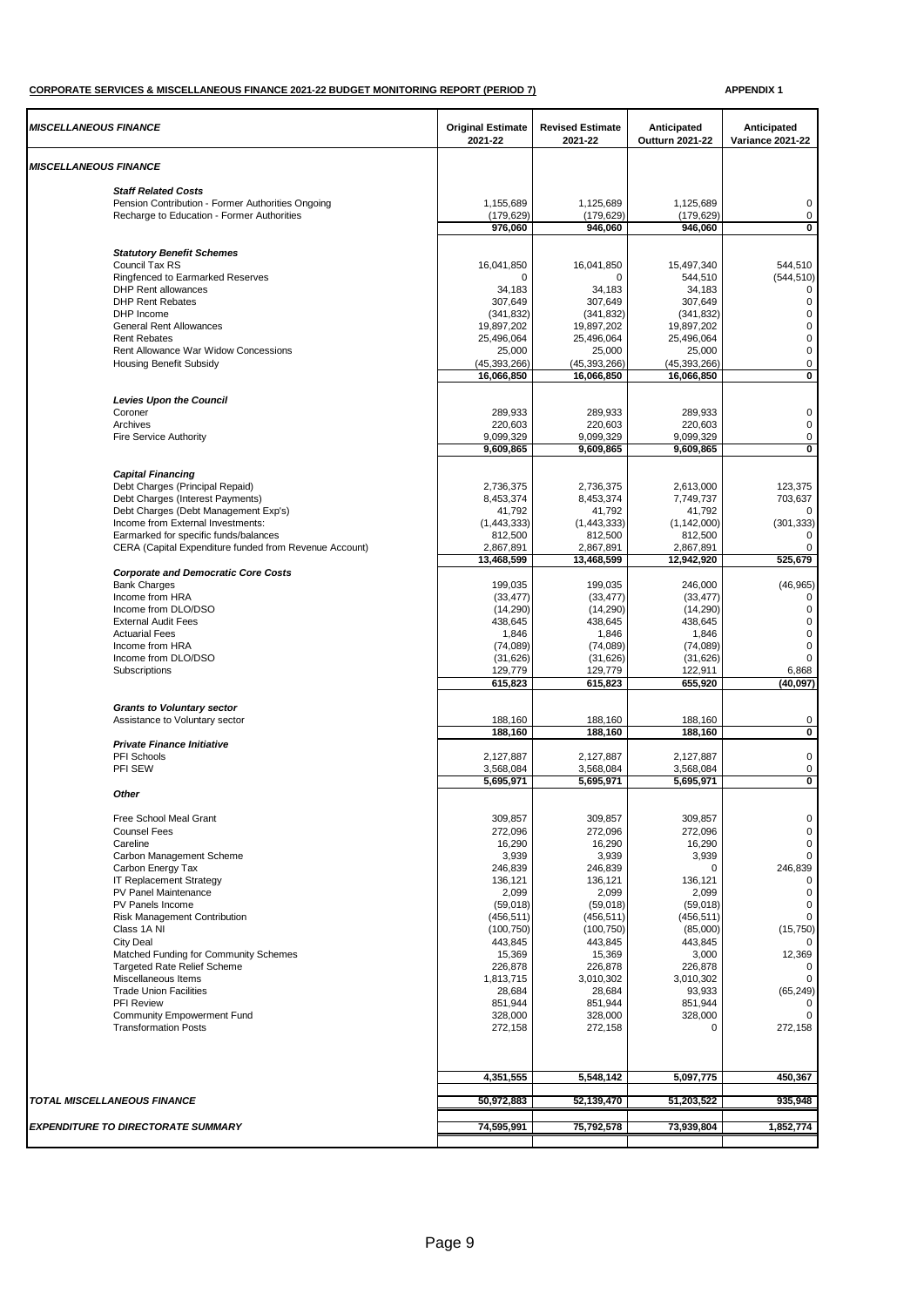

# **POLICY AND RESOURCES SCRUTINY COMMITTEE – INFORMATION ITEM**

## **SUBJECT: TREASURY MANAGEMENT AND CAPITAL FINANCING PRUDENTIAL INDICATORS QUARTER 2 MONITORING REPORT (1ST APRIL 2021 TO 30TH SEPTEMBER 2021)**

### **REPORT BY: CORPORATE DIRECTOR FOR EDUCATION AND CORPORATE SERVICES**

### **1. PURPOSE OF REPORT**

- 1.1 To present Members with details of Treasury Management activities and Capital Financing, together with the related Prudential Indicators for the period  $1<sup>st</sup>$  April 2021 to 30th September 2021.
- 1.2 To review the Treasury Management Strategy for 2021/22 as set out in the Annual Investment Strategy and Capital Financing Prudential Indicators Report.

#### **2. SUMMARY**

- 2.1 The Code of Practice on Treasury Management in the Public Services 2009, which was adopted by the Council on  $12<sup>th</sup>$  October 2010, sets out a framework of operating procedures, which is encompassed in the Treasury Management Practices (TMPs). TMP6 (Reporting Requirements and Management Information Arrangements) which requires the Authority to approve treasury management semi-annual and annual reports.
- 2.2 Under the provisions of the Local Government Act 2003, The Local Authorities (Capital Finance and Accounting) (Wales) Regulations 2003 [The Capital Regulations], and the CIPFA's "The Prudential Code for Capital Finance in Local Authorities" [the Code], the Authority is obliged to approve and publish a number of indicators relevant to Capital Finance and Treasury Management.
- 2.3 The updated Prudential Code includes a new requirement for local authorities to provide a Capital Strategy, which is to be a summary document approved by full Council covering capital expenditure and financing, treasury management and nontreasury investments. The capital strategy for 2021/22 was submitted to Full Council on the 24th February 2021.
- 2.4 The Authority's Annual Treasury Strategy and Capital Financing Prudential Indicators for 2021/22 were also approved by Council on the 24<sup>th</sup> February 2021.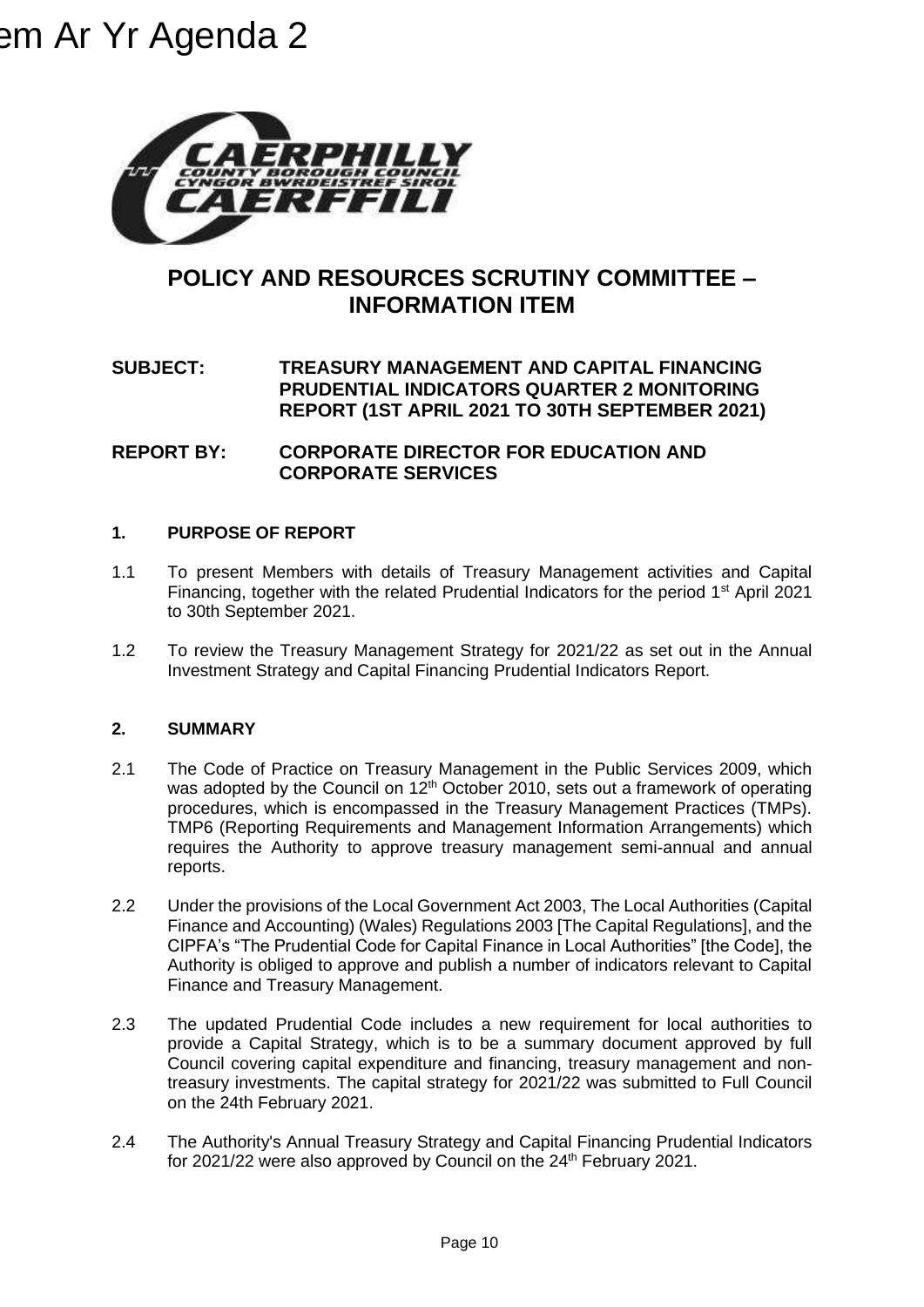#### **3. RECOMMENDATIONS**

3.1 Members are asked to note the contents of this report.

#### **4. REASONS FOR THE RECOMMENDATIONS**

4.1 Compliance with the CIPFA "Code of Practice for Treasury Management in the Public Services".

#### **5. THE REPORT**

#### **5.1 Treasury Management**

#### 5.1.1 Borrowing Activity

The current policy of internal borrowing is not sustainable in the long-term, but where prudent the policy of internal borrowing will be utilised. As at the 31<sup>st</sup> March 2021 the internal borrowing position was £72m.

The Annual Treasury Management Strategy was approved by Council in February 2021. As part of the strategy approval was given to borrow £37.2m in 2021/22 to part fund the General Fund capital programme if required. A further £52.0m was approved for the HRA to fund the WHQS and Affordable Housing capital programme. During the reported period no external borrowing has taken place and internal funds have been used. There was a further drawdown of £827k from the Salix Loan Facility during the reported period. Total Salix drawn down to date is £4.1m.

During the period covered by this report, PWLB loans to the value of £1.6m were repaid on maturity. Such loans had an average interest rate of 4.43%. £30k of the WRU Loan was also repaid. Total debt outstanding as at 30<sup>th</sup> September 2021 was £318.8m and comprised of £254.7m PWLB loans; £30m market loans (LOBOs); £10m Bank loan; £20m WG loan, £60k WRU loan; and a £4.1m Salix Energy Finance loan.

With respect to LOBO loans the lender has the option to propose an increase in the interest rate at set dates, following which the Authority has the option to either accept the new rate or to repay the loan at no additional cost. During the reporting period our total LOBO portfolio with a value of £30m had a rate option reviewed, and the lenders chose not to exercise the option. LOBO loans will be further reviewed again later in 2021/22 by lenders, with our total LOBO portfolio of £30m exposed to variable interest rate movement. This represents 9.4% of the Authority's debt portfolio, which is exposed to interest rate risk. The Authority acknowledges there is an element of refinancing risk even though in the current interest rate environment lenders are unlikely to exercise their options.

#### 5.1.2 Rescheduling

The Annual Strategy allows for the utilisation of debt rescheduling providing for both in year and future year savings and additional revenue resources. No rescheduling opportunities were utilised during the period covered by this report.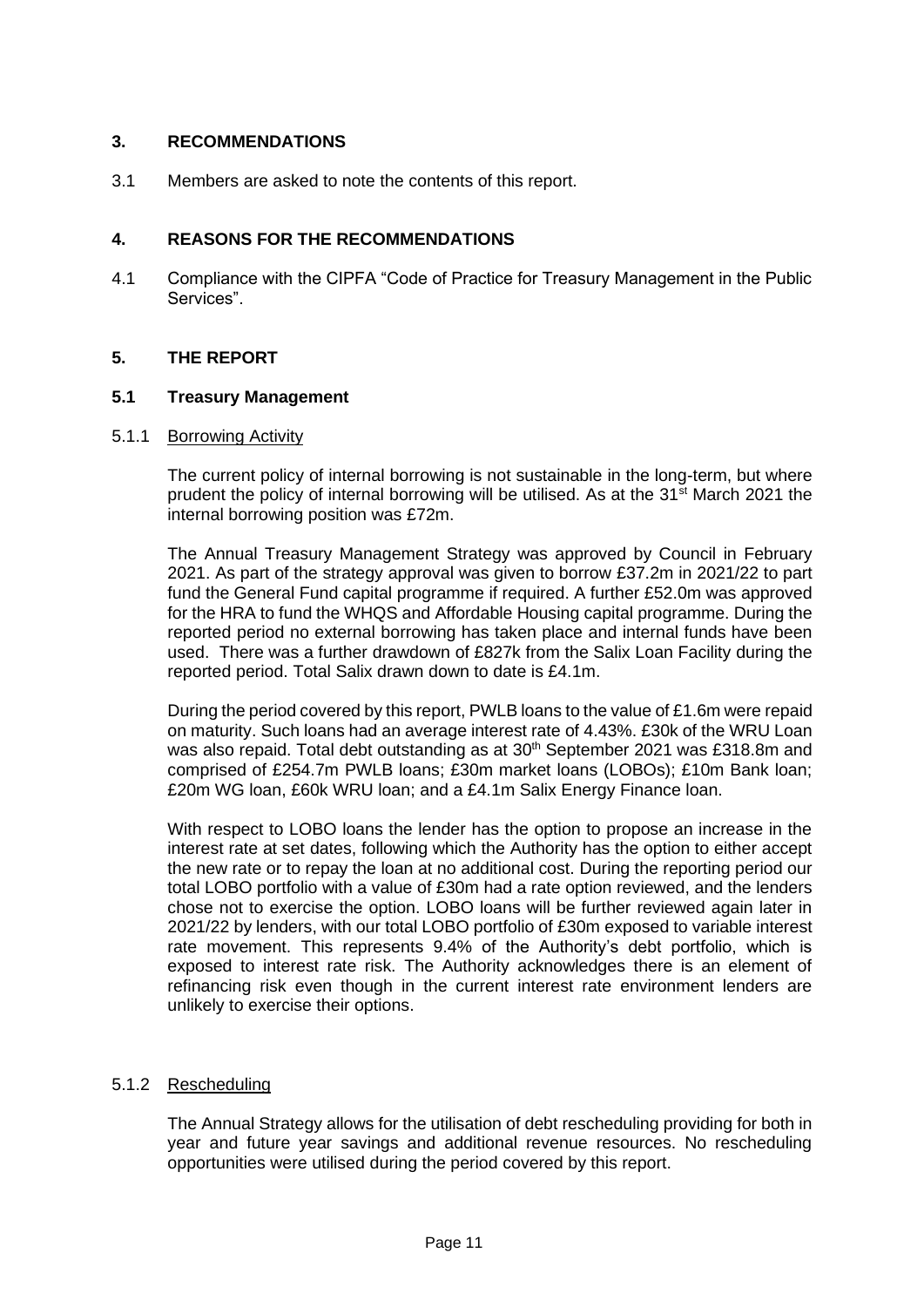#### 5.1.3 Investments

During the reported period the Authority was holding £36.5m of long-term investments where the maturity date is greater than 365 days. These investments are in accordance with the approved Investment Strategy. The long-term investments comprise of UK Gilts, Loans to Registered Providers, Real Estate Investment Trusts (REITS) and pooled funds. The value of short-term deposits as at  $30<sup>th</sup>$  September 2021 was £121.2m.

The total investments held as at  $30<sup>th</sup>$  September 2021 were £157.7m and had a total average rate of return equating to 0.69% which is a significant improvement over placing deposits with the Debt Management Office (DMO) whose rates were typically 0.01% during the reporting period and going into negative territory towards the end of the reporting period. The rate of return is above the target rate, as detailed in the Annual Treasury Management Strategy report to Council, of 0.10%. Investment rates continued to remain low during the reporting period on our traditional style investments e.g. Covered Bonds and Inter-LA lending. As a result of additional monies being received due to Covid-19 most Local Authorities held surplus cash balances and the inter-LA market was virtually non-existent.

During the reporting period, the Authority made a further investment of £7.5m into their pooled funds. These funds allow the Authority to generate enhanced returns and the intention is to hold them for a minimum of five years as per the Treasury Strategy 2021- 22. These investments generated an income return of 4.42% during the reporting period.

Due to the low rates on offer it proved more beneficial to the Authority to maintain our cash surpluses to subsidise our capital programme and delay any borrowing during this time of uncertainty. Our overall income return of 0.69% compared to a rate of 0.48% for 9 other Welsh Authorities as per the quarterly figures provided by our Treasury Advisors.

| Counterparty                                                                | <b>Investment Product</b>   | <b>Sector</b>           | £m   |
|-----------------------------------------------------------------------------|-----------------------------|-------------------------|------|
| <b>Banks &amp; Building</b><br><b>Societies</b>                             | Covered bonds               | Financial               | 4.0  |
| <b>Banks</b>                                                                | <b>Instant Access</b>       | Financial               | 24.2 |
| <b>Money Market Fund</b>                                                    | <b>Cash Pooled Fund</b>     | Financial               | 40.0 |
| <b>UK Government</b>                                                        | Gilts                       | <b>UK Government</b>    | 10.0 |
| <b>UK Government</b>                                                        | Fixed-Term Cash<br>Deposit  | <b>UK Government</b>    | 50.0 |
| <b>Authorities</b><br>Local<br><b>Housing</b><br>and<br><b>Associations</b> | Fixed-term cash<br>deposits | <b>Local Government</b> | 11.0 |
| <b>Fund</b><br><b>External</b><br><b>Managers</b>                           | <b>Property Pooled Fund</b> | Property                | 10.0 |
| <b>External</b><br><b>Fund</b><br><b>Managers</b>                           | <b>Bond Pooled Fund</b>     | Mixed                   | 2.5  |
| <b>External</b><br><b>Fund</b><br><b>Manager</b>                            | <b>Equity Pooled Fund</b>   | Mixed                   | 2.5  |
| <b>External</b><br><b>Fund</b><br><b>Manager</b>                            | Multi Asset Pooled Fund     | Mixed                   | 2.5  |

The portfolio as at  $30<sup>th</sup>$  September 2021 comprised of the following types of investments: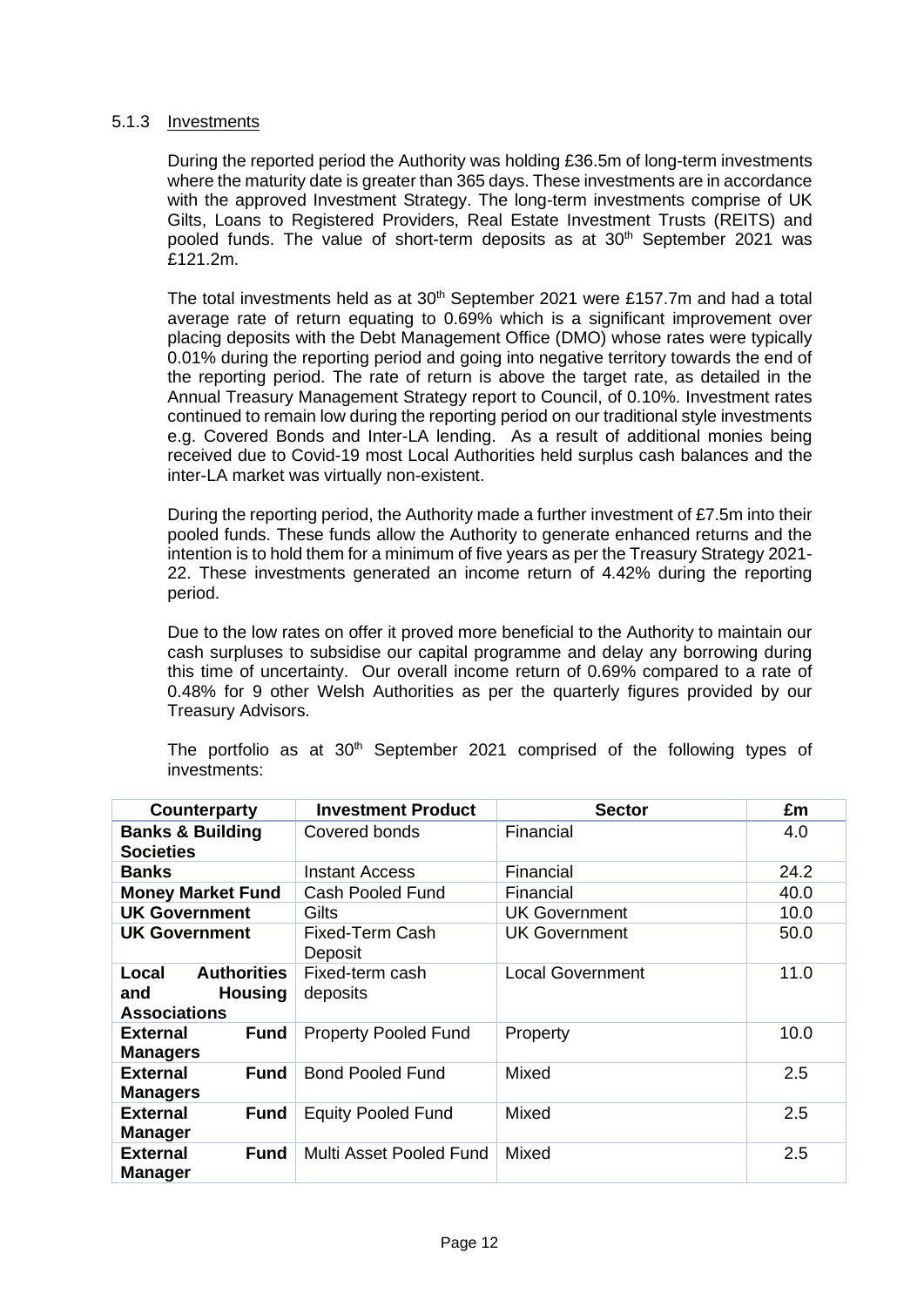| , REIT | Pooled Fund                                             | Property |  |
|--------|---------------------------------------------------------|----------|--|
|        | Total Investments as at 30 <sup>th</sup> September 2021 |          |  |

#### 5.1.4 Economic Outlook

 The economic recovery from the coronavirus pandemic continued to dominate the first half of the financial year. Government initiatives continued to support the economy over the quarter but came to an end on 30<sup>th</sup> September 2021, with businesses required to either take back the 1.6 million workers on the furlough scheme or make them redundant.

The Bank of England (BoE) held Bank rate at 0.1% throughout the period and maintained its Quantitative Easing Programme at £895 billion, unchanged since the November 2020 meeting. In its September 2021 policy announcement, the BoE noted it now expected the UK economy to grow at a slower pace than was predicted in August, as the pace of the global recovery had shown signs of slowing and there were concerns inflationary pressures may be more persistent.

The path of CPI inflation is increasing and reached 5.1% in November 2021, due to higher energy prices and core goods inflation.

The easing of restrictions boosted activity during the second quarter of 2021 helping push GDP up by 5.5%. Bank expectations for GDP growth for the third quarter were revised down to 2.1% from 2.9% in part reflecting tighter supply conditions.

Globally, the US economy grew by 6.3% in Q1 2021 and then by an even stronger 6.6% in Q2 as the recovery continued. The Federal Reserve maintained the Federal Funds rate at between 0% and 0.25% over the period.

The European Central Bank maintained its base rate at 0% and deposit rate at -0.5%.

The 5-year UK bench gilt yield began the financial year at 0.36% but rose to 0.64% by the 30<sup>th</sup> September 2021. 10 year and 20-year gilt yields were 1.03% and 1.37% respectively at the end of the reporting period.

The Sterling Overnight Rate (SONIA) averaged 0.05% over the quarter.

Arlingclose expects Bank Rates to rise further during 2022 as per table below.

| <b>Official Bank Rate</b> | <b>Upside Risk</b> | <b>Arlingclose</b><br>(Central case) | <b>Downside Risk</b> |
|---------------------------|--------------------|--------------------------------------|----------------------|
| 2022/23 Q1                | 0.00               | 0.50%                                | $-0.25$              |
| 2022/23 Q2                | 0.25               | 0.50%                                | $-0.25$              |
| 2022/23 Q3                | 0.25               | 0.50%                                | $-0.25$              |
| 2022/23 Q4                | 0.50               | 0.50%                                | $-0.25$              |
| 2023/24                   | 0.50               | 0.50%                                | $-0.25$              |
| 2024/25                   | 0.50               | 0.50%                                | $-0.25$              |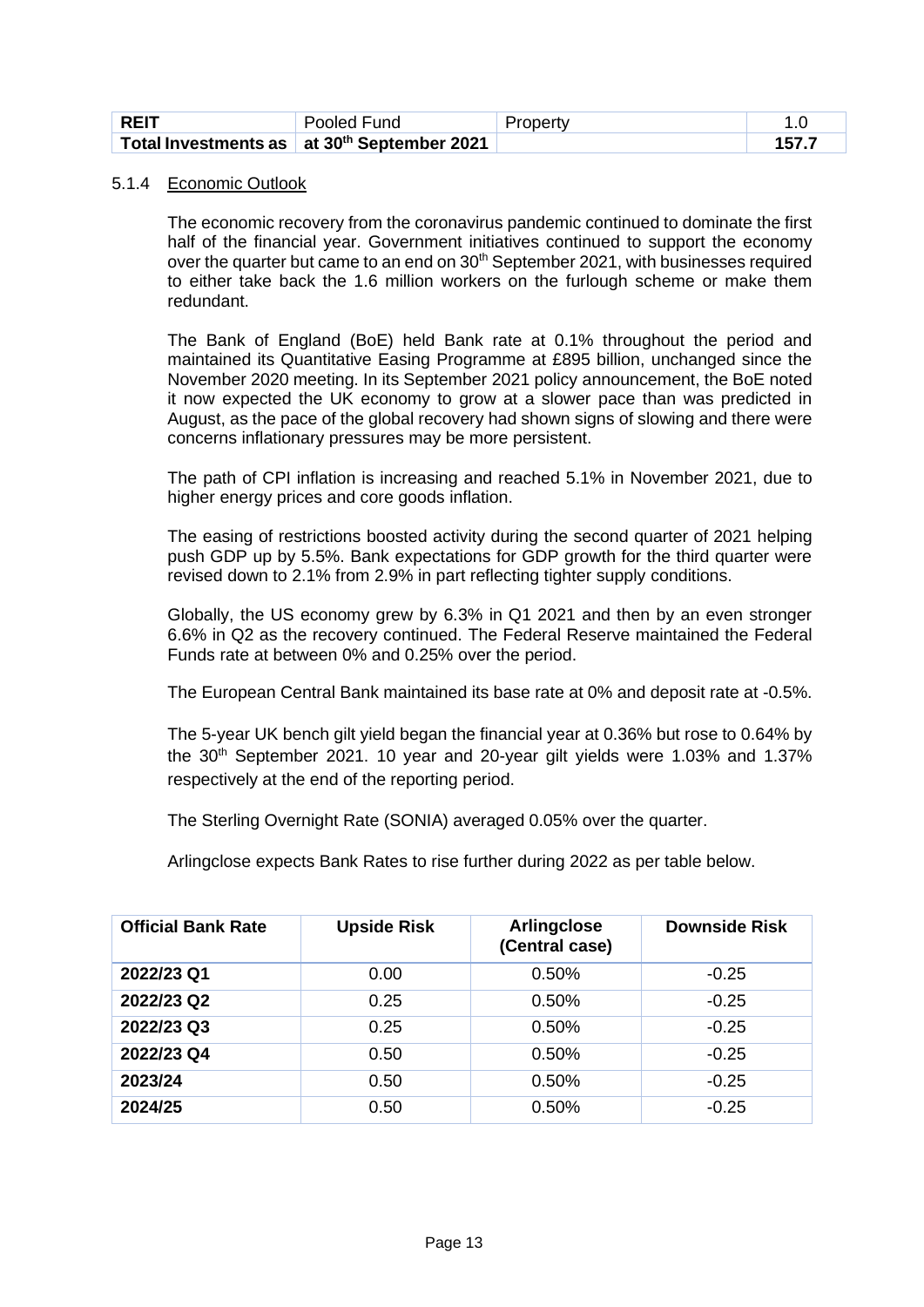#### 5.1.5 Borrowing Update

Local Authorities can borrow from the PWLB provided they can confirm they are not planning to purchase 'investment assets primarily for yield' in the current or next two financial years with confirmation of the purpose of capital expenditure from the Section 151 Officer. Authorities that are purchasing or intending to purchase investment assets primarily for yield will not be able to access the PWLB except to refinance existing loans or to externalise internal borrowing. Acceptable use of PWLB borrowing includes service delivery, housing, regeneration, preventative action, refinancing and treasury management.

HM Treasury published further guidance on PWLB borrowing in August 2021 providing additional detail and clarification predominantly around the definition of 'investment asset primarily for yield'.

Competitive market alternatives may be available for authorities with or without access to the PWLB. However, the financial strength of the individual authority and borrowing purpose will be scrutinised by commercial lenders.

The authority is not planning to purchase any investment assets primarily for yield within the next 3 years and so is able to take advantage of the reduction in the PWLB borrowing rate.

The UK Infrastructure Bank, which is wholly owned and backed by HM Treasury, has been set up with £4bn of funding earmarked to lending to Local Authorities. Loans will be available for qualifying projects at gilt yield plus 0.6%, which is 0.2% lower than the PWLB certainty rate.

#### 5.1.6 Counterparty Update

Credit Default Swap (CDS) spreads were flat over the period and are broadly in line with their pre-pandemic levels. The gap in spreads between UK ringfenced and nonringfenced entities continued to narrow. Over the period Fitch and Moody's upwardly revised to stable the outlook on a number of UK banks and building societies on our counterparty list, recognising their improved capital positions compared to last year and better economic growth prospects in the UK.

The successful vaccine rollout programme is credit positive for the financial services sector in general. While there is still uncertainty around the full extent of the losses banks and building societies will suffer due to the pandemic-related economic slowdown, the sector is in a generally better position compared to earlier this year and 2020.

At the end of this period Arlingclose had completed its full review of its credit advice on unsecured deposits. The maximum duration limit for UK bank entities was extended to 100 days whilst Nationwide BS and non-UK institutions remain on 35 days.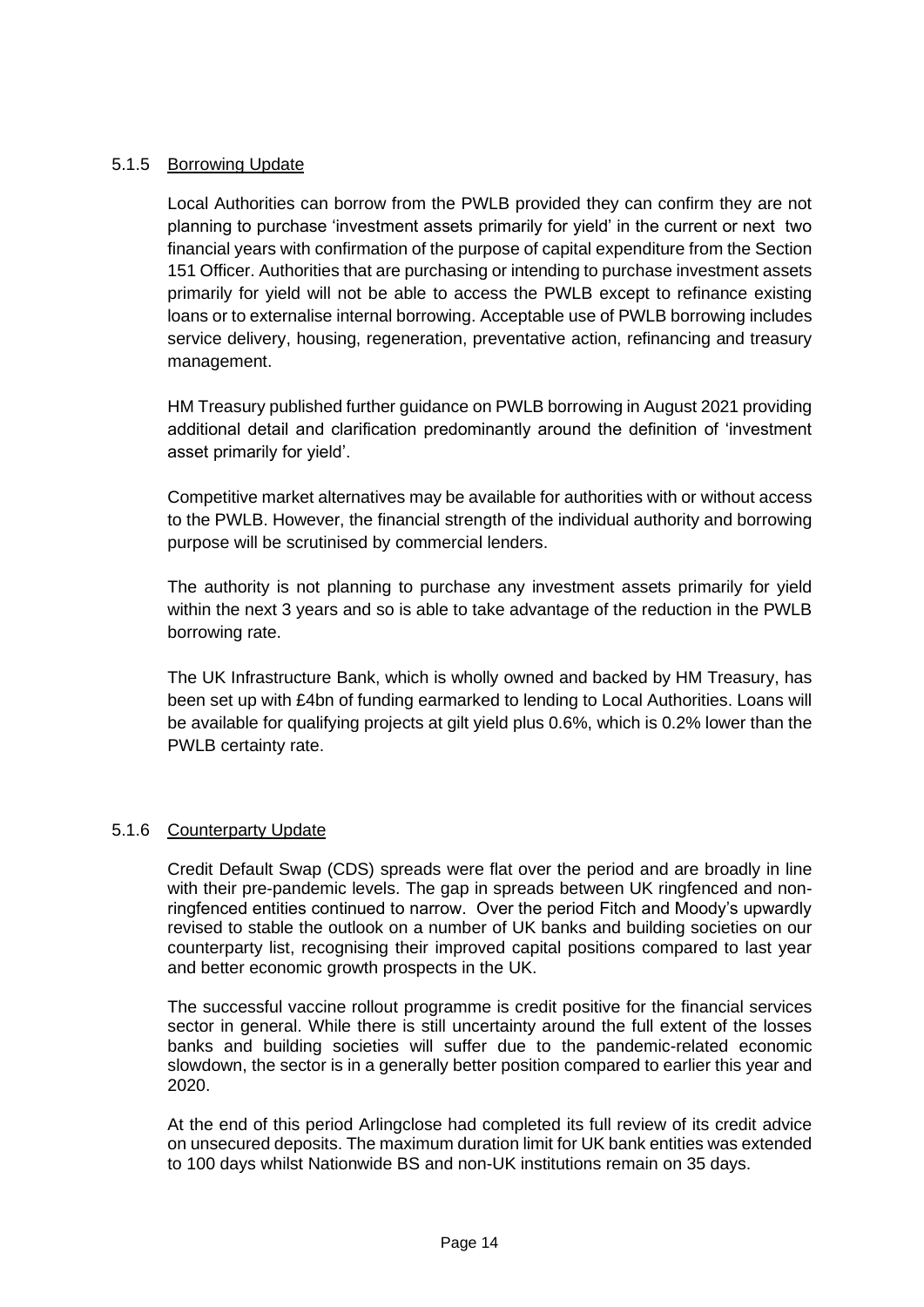#### 5.1.7 Non-Treasury Investments

The definition of investments in CIPFA's revised Treasury Management Code now covers all the financial assets of the Authority as well as other non-financial assets which the Authority holds primarily for financial return. Such investments can comprise of property; shared ownership housing; loans to local businesses/ subsidiaries; and shareholdings. During the reported period the Authority did not hold any non-treasury related investments.

#### **5.2 Prudential Indicators**

#### 5.2.1 Capital Financing Requirement

The Capital Financing Requirement (CFR) measures the Authority's underlying need to borrow for a capital purpose. In accordance with best professional practice, the Authority does not associate borrowing with particular items or types of expenditure. In practice, the raising and repaying of loans is determined primarily by professional / expert advice and may not necessarily take place in the relevant year. In order to create an operating environment within which the Treasury Manager can legitimately react to appropriate advice, the various authorised limits as identified in Appendix 1 are set at a level in excess of the CFR. In the financial year to date, the Authority has been operating within the approved limits.

Appendix 1 shows a projected CFR value of £390.9m as at 31<sup>st</sup> March 2022. The actual CFR as at 31st March 2021 was £375.7m. Due to the pandemic certain capital schemes have been delayed or the scheme extended which has resulted in a lower funding requirement than budgeted.

#### 5.2.2 Prudential Indicators – "Prudence"

The Prudential Indicators for Treasury Management are shown in Appendix 1, and the Authority is currently operating within the approved limits.

#### 5.2.3 Prudential Indicators – "Affordability"

There is a requirement to analyse and report the capital financing costs and express those costs as a percentage of the net revenue streams of the Authority. These are identified in Appendix 2 and currently show a projected reduction from the original budget as a consequence of deferred borrowing for the General Fund.

#### 5.2.4 Capital Expenditure and Funding

A summary of capital expenditure and funding is attached at Appendix 3 and shows that there will be an underspend on the core capital budget for HRA due to delays as a result of Covid-19.

#### **6**. **ASSUMPTIONS**

6.1 The details set out in the report are based on actuals that have occurred between  $1<sup>st</sup>$ April 2021 and 30<sup>th</sup> September 2021 (period 6).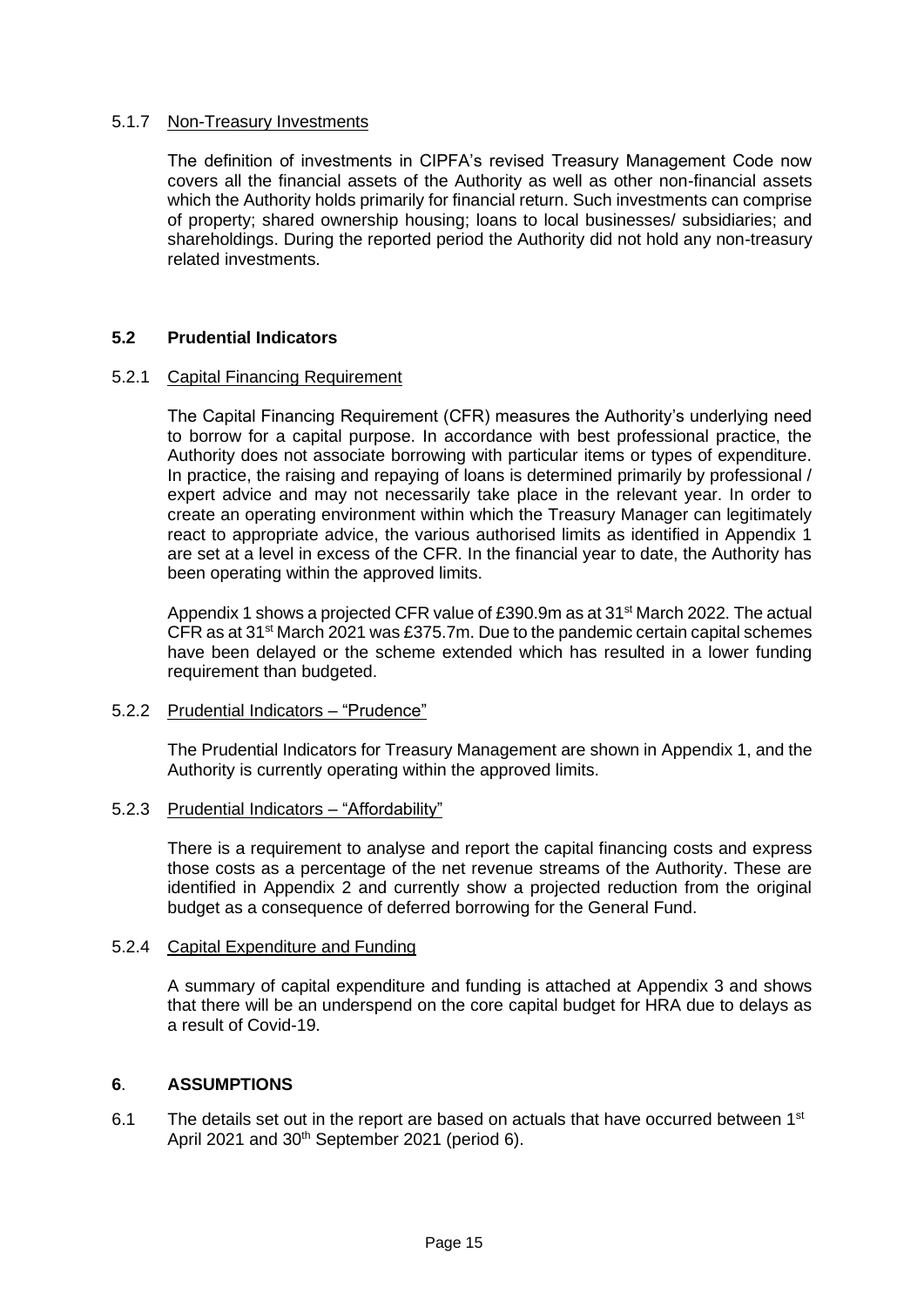#### **7. SUMMARY OF INTEGRATED IMPACT ASSESSMENT**

7.1 This report is for information only and no Integrated Impact Assessment is required.

#### **8. FINANCIAL IMPLICATIONS**

8.1 As detailed throughout the report.

#### **9. PERSONNEL IMPLICATIONS**

9.1 There are no personnel implications arising from this report.

#### **10. CONSULTATIONS**

10.1 There are no consultation responses that have not been reflected in this report.

#### **11. STATUTORY POWER**

- 11.1 Local Government Acts 1972 and 2003.
- Author: Rhiann Williams Group Accountant- Treasury & Capital E-mail: willirh@caerphilly.gov,uk

#### Consultees:

- S. Harris Head of Financial Services and S151 Officer
- A. Southcombe Finance Manager, Corporate Finance
- R. Edmunds Corporate Director for Education and Corporate Services
- Cllr E. Stenner Cabinet Member for Performance, Economy & Enterprise

Appendices:

Appendix 1 – Treasury Management Prudential Indicators – Prudence

Appendix 2 – Capital Finance Prudential Indicators – Affordability

Appendix 3 – Capital Expenditure and Funding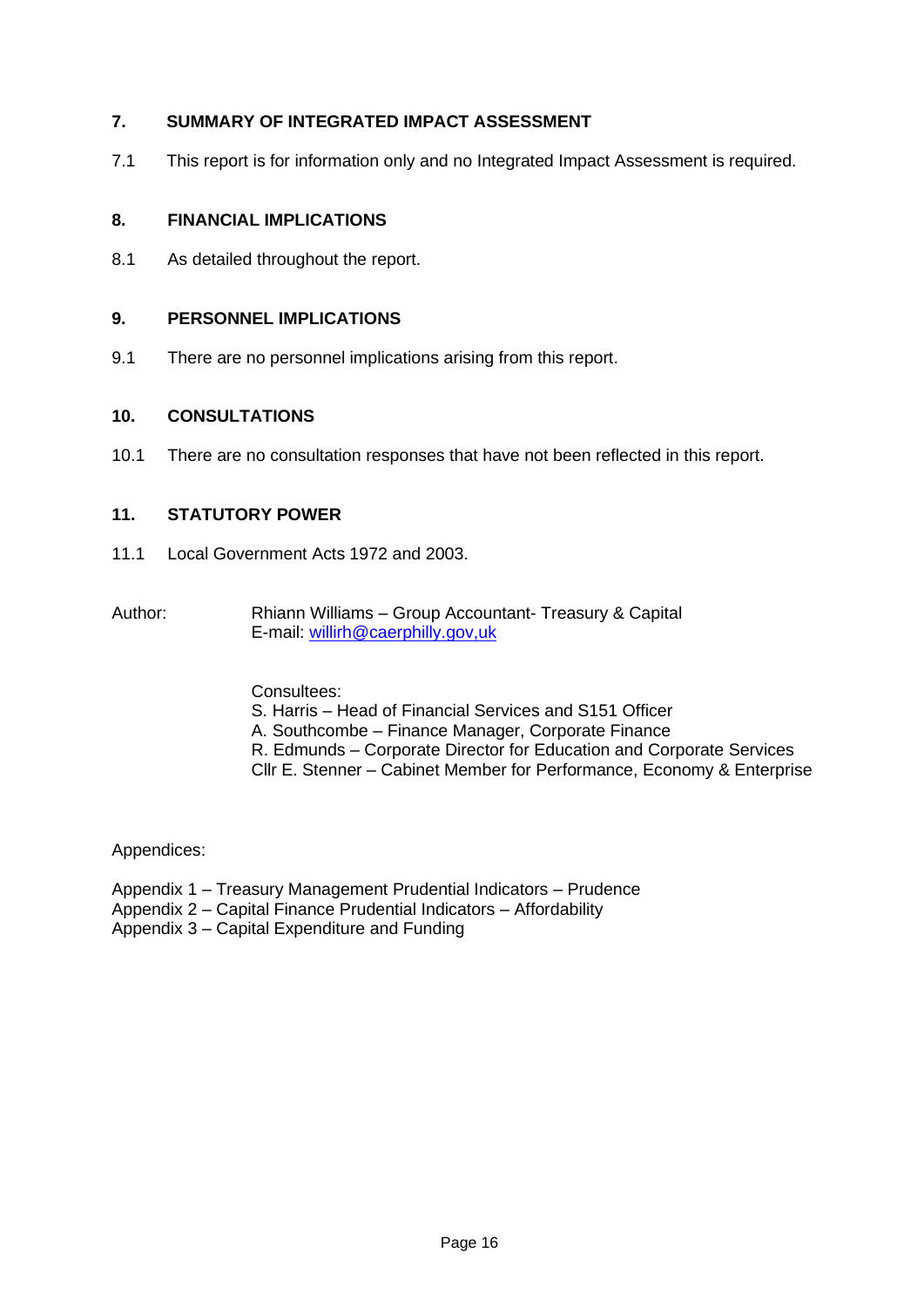# **Appendix 1 Treasury Management Prudential Indicators-Mid Year Report (Quarters 1 and 2)**

|                                                  | <b>Budget</b><br>2021-22 | <b>Estimated</b><br>2021-22 |
|--------------------------------------------------|--------------------------|-----------------------------|
|                                                  | £000                     | £000                        |
| Authorised limit for external debt -             |                          |                             |
| <b>Borrowing</b>                                 | 441,284                  | 441,284                     |
| Other long term liabilities                      | 26,274                   | 26,274                      |
| <b>Total</b>                                     | 467,558                  | 467,558                     |
| Operational boundary for external debt -         |                          |                             |
| Borrowing                                        | 353,027                  | 318,800                     |
| Other long term liabilities                      | 26,274                   | 26,274                      |
| <b>Total</b>                                     | 379,301                  | 345,074                     |
| <b>Capital Financing Requirement</b>             | 431,942                  | 390,924                     |
| Upper limits for interest rate exposure          |                          |                             |
| Principal outstanding on borrowing               | 353,027                  | 318,800                     |
| Principal outstanding on investments             | 100,000                  | 157,000                     |
| <b>Net principal outstanding</b>                 | 253,027                  | 161,800                     |
| Fixed rate limit - 100%                          | 253,027                  | 161,800                     |
| Variable rate limit - 30%                        | 75,908                   | 48,540                      |
| Upper limit for total invested for over 364 days | 60,000                   | 36,500                      |

| Maturity structure of fixed rate borrowing | <b>Upper Limit</b> | Lower<br>Limit |
|--------------------------------------------|--------------------|----------------|
| Under 12 months                            | 35%                | 0%             |
| Over 12 months and within 24 months        | 40%                | $0\%$          |
| Over 2 years and within 5 years            | 50%                | 0%             |
| Over 5 years and within 10 years           | 75%                | $0\%$          |
| Over 10 years                              | 100%               | 0%             |
|                                            |                    |                |

| <b>Gross Debt and Net Debt</b> | <b>Budget</b><br>2021-22 | Estimated<br>2021-22 |
|--------------------------------|--------------------------|----------------------|
|                                | £000                     | £000                 |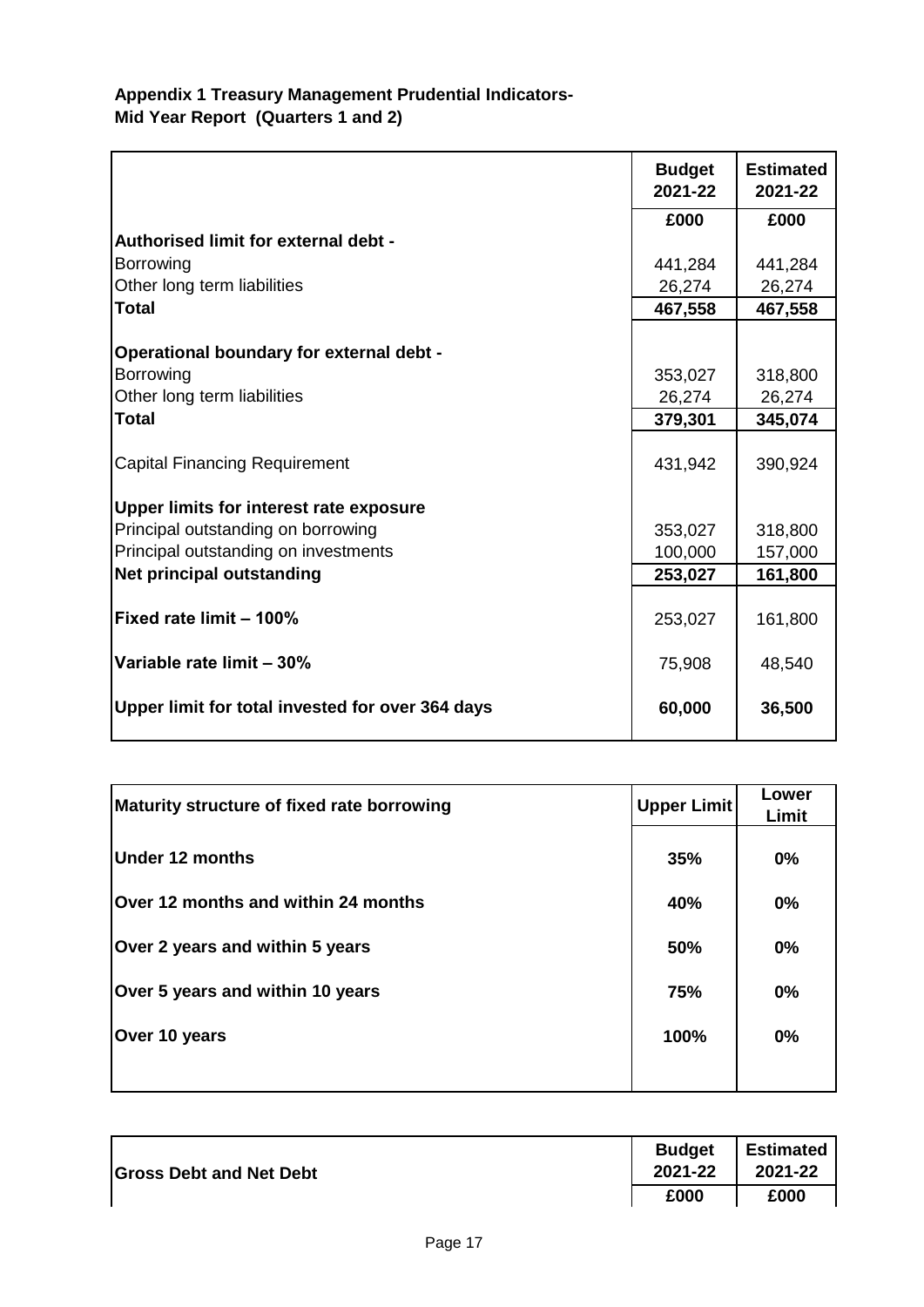| <b>Outstanding Borrowing</b>       | 353,027 | 318,800 |
|------------------------------------|---------|---------|
| <b>Other long term liabilities</b> | 26.274  | 26.274  |
| <b>Gross Debt</b>                  | 379,301 | 345,074 |
| Less investments                   | 100,000 | 157,000 |
| <b>Net Debt</b>                    | 279,301 | 188,074 |

**Appendix 2 Treasury Management Prudential Indicators-Mid Year Report (Quarters 1 and 2)**

| Ratio of Financing costs to net revenue stream | <b>Budget</b><br>2021-22 | <b>Estimated</b><br>2021-22 |
|------------------------------------------------|--------------------------|-----------------------------|
| <b>General Fund</b>                            | £000                     | £000                        |
| Principal repayments                           | 2,736                    | 2,613                       |
| Interest costs                                 | 8,453                    | 7,750                       |
| Debt Management costs                          | 42                       | 42                          |
| Rescheduling discount                          |                          |                             |
| Investment income                              | (1, 443)                 | (888)                       |
| Interest applied to internal balances          | 812                      | 812                         |
| <b>Total General Fund</b>                      | 12,042                   | 11,216                      |
| Net revenue stream                             | 367,178                  | 367,178                     |
| Total as percentage of net revenue stream      | 3.28%                    | 3.05%                       |
|                                                |                          |                             |
| <b>Housing Revenue Account</b>                 |                          |                             |
| Principal repayments                           | 1,951                    | 1,951                       |
| Interest costs                                 | 5,509                    | 5,504                       |
| Rescheduling discount                          |                          |                             |
| Debt Management costs                          | 34                       | 34                          |
| <b>Total HRA</b>                               | 7,494                    | 7,489                       |
| Net revenue stream                             | 51,273                   | 51,273                      |
| Total as percentage of net revenue stream      | 14.62%                   | 14.61%                      |
|                                                |                          |                             |

| Capital financing requirement [end of year position] | <b>Budget</b><br>2021-22 | <b>Estimated</b><br>2021-22 |
|------------------------------------------------------|--------------------------|-----------------------------|
|                                                      | £000                     | £000                        |
| Council Fund                                         | 290,419                  | 272,554                     |
| Housing Revenue Account                              | 141,523                  | 118,370                     |
| <b>Total Authority</b>                               | 431,942                  | 390,924                     |
|                                                      |                          |                             |

**Appendix 3 Treasury Management Prudential Indicators-Mid Year Report (Quarters 1 and 2)**

|                    | <b>Budget</b><br>2021-22 | <b>Estimated</b><br>2021-22 |
|--------------------|--------------------------|-----------------------------|
| <b>Expenditure</b> | £000                     | £000                        |
| Council Fund       | 11,349                   | 11,349                      |